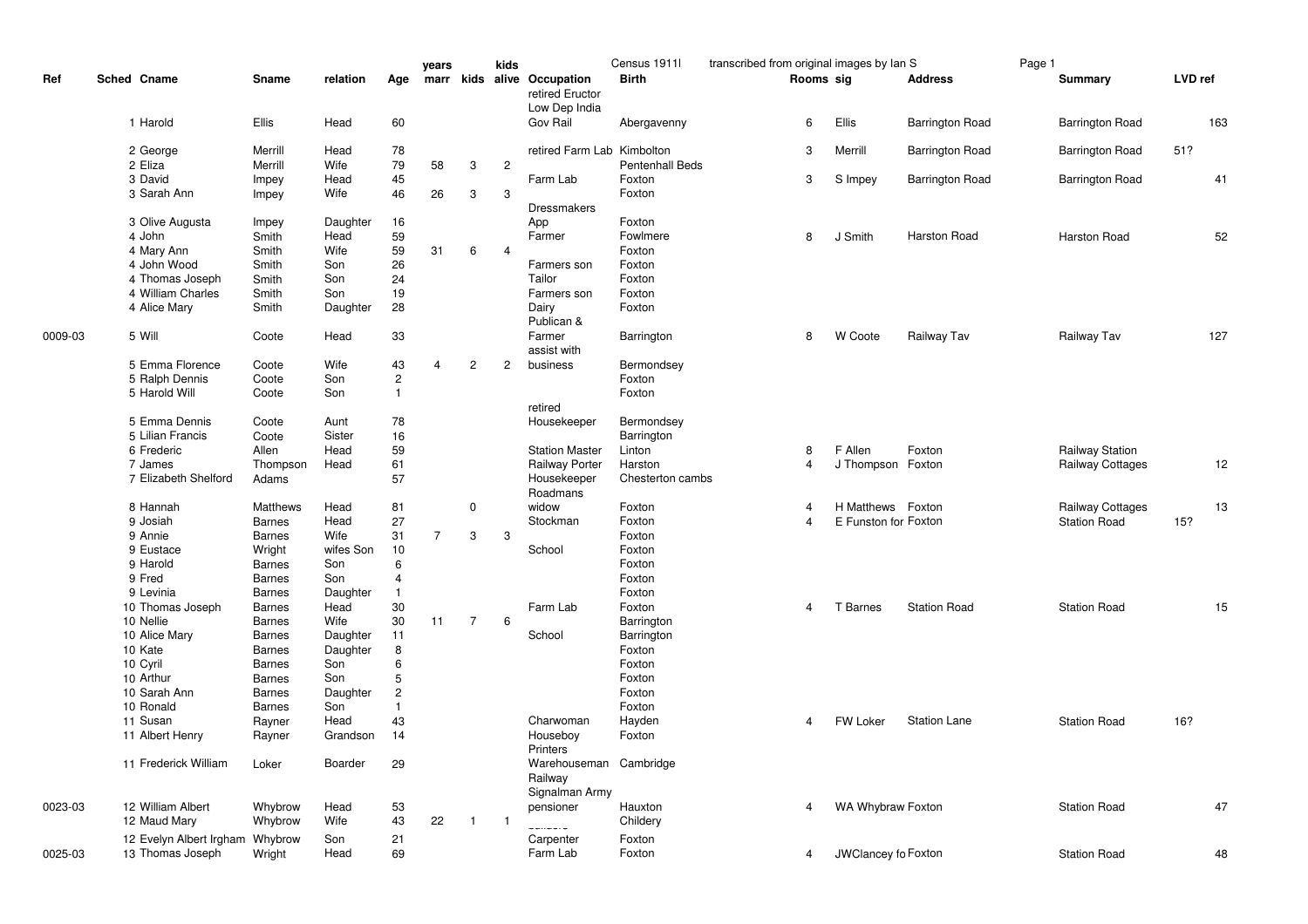| 13 Mary Ann               | Wright        | Wife<br>Grand | 69             | 49             | 9              | 8              | monthly Nurse                | Cproston 1911.xls        |   |                      |                        |                         | Page 2 |
|---------------------------|---------------|---------------|----------------|----------------|----------------|----------------|------------------------------|--------------------------|---|----------------------|------------------------|-------------------------|--------|
| 13 Gladys                 | Smith         | daughter      | 10             |                |                |                | School                       | Hornsey                  |   |                      |                        |                         |        |
| 13 James Wm               | Clancy        | Boarder       | 50             |                |                |                | Compositor                   | Southwark                |   |                      |                        |                         |        |
| 14 Willis Holden          | Looker        | Head          | 32             |                |                |                | Horseman                     | Foxton                   | 4 | W Looker             | <b>Station Road</b>    | <b>Station Road</b>     | 46     |
| 14 Matilda Alice          | Looker        | Wife          | 29             | $\overline{2}$ | $\mathbf{1}$   | $\mathbf{1}$   |                              | Foxton                   |   |                      |                        |                         |        |
| 14 Eileen                 | Looker        | Daughter      | $\mathbf{1}$   |                |                |                |                              | Foxton                   |   |                      |                        |                         |        |
| 14 Rose                   | Looker        | Sister        | 39             |                |                |                | Cook                         | Foxton                   |   |                      |                        |                         |        |
| 15 Albert                 | Sizer         | Head          | 46             |                |                |                | Hay Binder                   | Barrington               | 4 | A Sizer              | <b>Station Road</b>    | <b>Station Road</b>     | 45     |
| 15 Emily                  | Sizer         | Wife          | 41             | 19             | 5              | 5              |                              | Foxton                   |   |                      |                        |                         |        |
| 15 Albert                 | Sizer         | Son           | 11             |                |                |                | School                       | Foxton                   |   |                      |                        |                         |        |
| 15 Harry                  | Sizer         | Son           | $\overline{7}$ |                |                |                |                              | Foxton                   |   |                      |                        |                         |        |
| 15 Joyce Irene            | Sizer         | Daughter      | 3              |                |                |                |                              | Foxton                   |   |                      |                        |                         |        |
| 16 William                | Looker        | Head          | 56             |                |                |                | Farm Lab                     | Foxton                   | 4 | W Looker             | Stockers Lane          | <b>Station Road</b>     | 1214   |
| 16 Mary Ann               | Looker        | Wife          | 61             | 38             | 6              | 6              |                              | Meldreth                 |   |                      |                        |                         |        |
| 16 Walter Rayner          | Looker        | Son           | 25             |                |                |                | Farm Lab                     | Foxton                   |   |                      |                        |                         |        |
| 17 Ernest                 | Sizer         | Head          | 44             |                |                |                | Farm Lab                     | Barrington               | 3 | E Sizer              | <b>Station Road</b>    | <b>Station Road</b>     | 44     |
| 17 Betsy                  | Sizer         | Wife          | 45             | 17             | $\mathbf{2}$   | $\overline{c}$ |                              | Foxton                   |   |                      |                        |                         |        |
| 17 Gladys                 | Sizer         | Daughter      | 11             |                |                |                | School                       | Foxton                   |   |                      |                        |                         |        |
|                           |               |               |                |                |                |                | Foreman                      |                          |   |                      |                        |                         |        |
| 18 George                 | Mead          | Head          | 58             |                |                |                | Platelayer                   | Foxton                   | 3 | A Mead               | Foxton                 | <b>Station Road</b>     | 87     |
| 18 Agne                   | Mead          | Wife          | 60             | 21             | 3              | $\overline{2}$ |                              | Foxton                   |   |                      |                        |                         |        |
| 18 George                 | Mead          | Son           | 19             |                |                |                | Farm Lab                     | Foxton                   |   |                      |                        |                         |        |
| 18 Stanley                | Mead          | Son           | 17             |                |                |                | Farm Lab                     | Foxton                   |   |                      |                        |                         |        |
| 19 William                | Matthews      | Head          | 65             |                |                |                | Maltsters Lab                | Foxton                   | 3 | W Matthews Foxton    |                        | <b>Station Road</b>     | 88     |
| 19 Eliza                  | Matthews      | Wife          | 62             | 40             | 6              | $\overline{4}$ |                              | Foxton                   |   |                      |                        |                         |        |
| 19 William Arthur         | Matthews      | Grandson      | 5              |                |                |                |                              | Foxton                   |   |                      |                        |                         |        |
|                           |               |               |                |                |                |                | <b>Bookbinders</b>           |                          |   |                      |                        |                         |        |
| 19 William                | Bell          | Boarder       | 32             |                |                |                | Foreman                      | <b>Langholm Dumfries</b> |   |                      |                        |                         |        |
| 20 Sidney John            | Ellis         | Head          | 33             |                |                |                |                              | Foxton                   | 3 | K Ellis              | <b>Station Road</b>    | <b>Station Road</b>     | 90     |
| 20 Kate                   | Ellis         | Wife          | 28             | 8              | 0              | 0              | Farm Lab                     | Rickmansworth            |   |                      |                        |                         |        |
| 21 George Robert          | Barker        | Head          | 42             |                |                |                | <b>Printers Reader</b>       | Cambridge                | 5 | <b>GR Barker</b>     | Foxton                 | <b>Addison Cottages</b> | 169    |
| 21 Florence               | Barker        | Sister        | 36             |                |                |                | Housekeeper                  | Cambridge                |   |                      |                        |                         |        |
| 21 Olive Mary             | <b>Barker</b> | Daughter      | 9              |                |                |                | School                       | <b>Bungay Suff</b>       |   |                      |                        |                         |        |
| 22 James Thomas           | Steward       | Head          | 38             |                |                |                | Electrotyper                 | Yarmouth                 | 5 | JT Steward           | <b>Addison Cottage</b> | <b>Addison Cottages</b> | 170    |
| 22 Margaret Elizabeth     | Steward       | Wife          | 37             | 13             | 6              | 6              |                              | Aberdeen                 |   |                      |                        |                         |        |
| 22 George Davidson        | Steward       | Son           | 9              |                |                |                | School                       | Aberdeen                 |   |                      |                        |                         |        |
| 22 Henrietta Tyrrell      | Steward       | Daughter      | 8              |                |                |                |                              | Aberdeen                 |   |                      |                        |                         |        |
| 22 Margaret Annebel       | Steward       | Daughter      | 5              |                |                |                |                              | Aberdeen                 |   |                      |                        |                         |        |
| 22 Walter Barnes          | Steward       | Son           | 3              |                |                |                |                              | Chesham                  |   |                      |                        |                         |        |
| 22 Janet Gertrude         | Steward       | Daughter      | $\mathbf{1}$   |                |                |                |                              | Foxton                   |   |                      |                        |                         |        |
|                           |               |               |                |                |                |                | <b>Boarding House</b>        |                          |   |                      | 3 Addison              |                         |        |
| 23 Minnie                 | Welch         | Head          | 38             |                |                |                | keeper                       | Cambridge                | 5 | M Welch              | Cottages               | <b>Addison Cottages</b> | 171    |
| 23 Minnie                 | Welch         | Daughter      | 10             |                |                |                | School                       | Cambridge                |   |                      |                        |                         |        |
| <b>Christopher Weston</b> |               |               |                |                |                |                |                              |                          |   |                      |                        |                         |        |
| 23 John                   | Welch         | Son           | 4              |                |                |                |                              | Cambridge                |   |                      |                        |                         |        |
| 23 George William         | Shaw          | Boarder       | 51             |                |                |                | Compositor                   | Scarborough              |   |                      |                        |                         |        |
| 23 Gordon Stanley         | Howell        | Boarder       | 23             |                |                |                | Compositor                   | Long Sutton Lincs        |   |                      |                        |                         |        |
| 24 Eliza                  | Scrivener     | Wife          | 47             | 11             | $\overline{c}$ | $\mathbf{1}$   | Compositors wife Rotherhithe |                          | 5 | E Funston for Foxton |                        | <b>Addison Cottages</b> | 172    |
| 24 Edgar Samuel           | Scrivener     | Son           | 10             |                |                |                | School                       | <b>Blackfriars</b>       |   |                      |                        |                         |        |
| 24 Ernest John            | Carpenter     | Boarder       | 20             |                |                |                | Printer                      | Cambridge                |   |                      |                        |                         |        |
| 25 William George         | Polden        | Head          | 38             |                |                |                | Compositor                   | <b>Salisbury Wilts</b>   | 5 | WG Polden Foxton     |                        | <b>Byron Cottages</b>   |        |
| 25 Mildred Delia          | Polden        | Wife          | 34             | $\overline{7}$ | $\overline{2}$ | $\overline{2}$ |                              | <b>Richmond Surrey</b>   |   |                      |                        |                         |        |
| 25 Henry Ray              | Polden        | Son           | $\overline{2}$ |                |                |                |                              | Meadvale Surrey          |   |                      |                        |                         |        |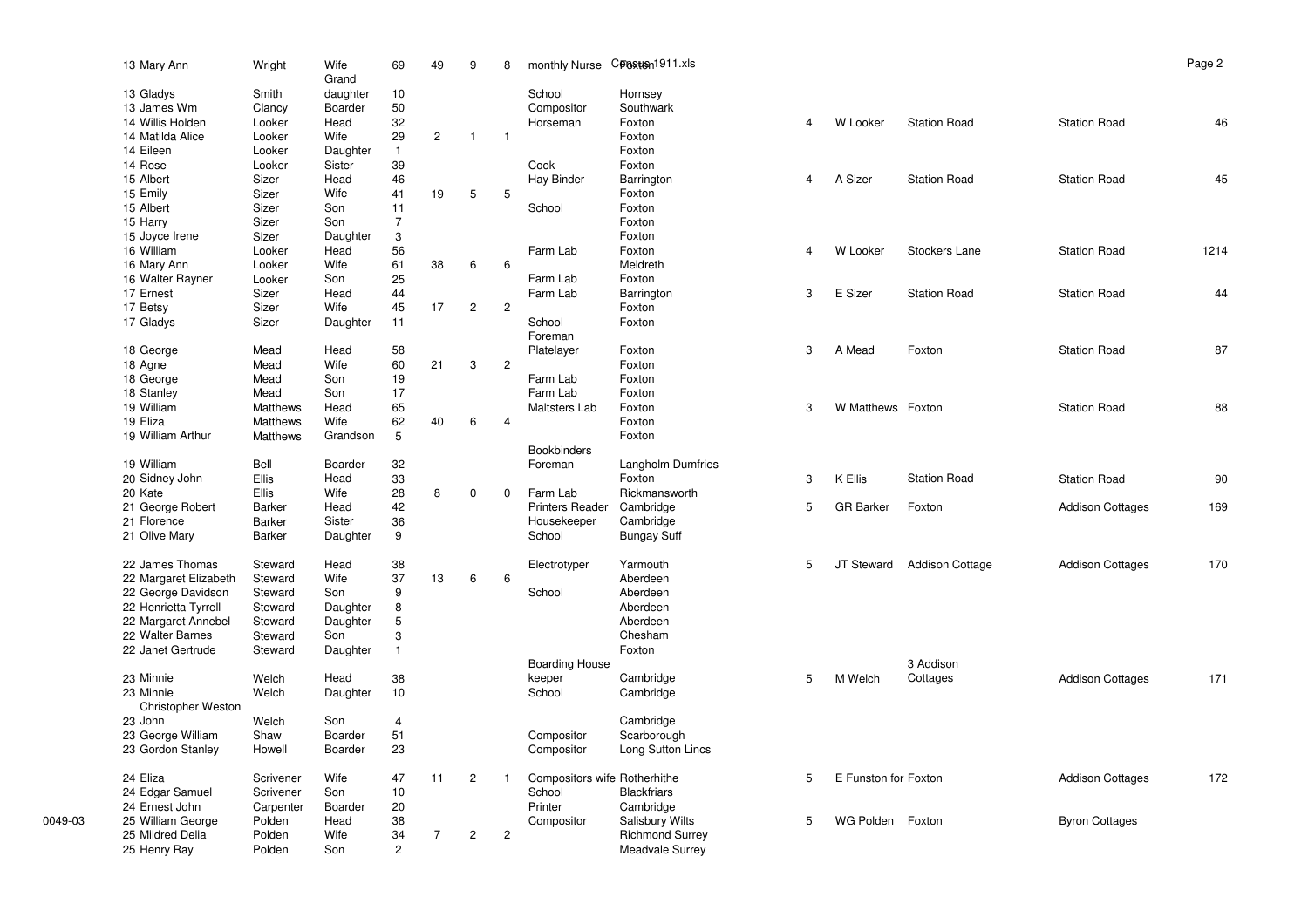|          | 25 Gray             | Polden            | Son                        | 2mo            |                |                |                |                              | Cproston 1911.xls       |   |                              |                              |                    | Page 3 |
|----------|---------------------|-------------------|----------------------------|----------------|----------------|----------------|----------------|------------------------------|-------------------------|---|------------------------------|------------------------------|--------------------|--------|
|          | 25 Mary Evelyn      | Herrington        | Visitor                    | 21             |                |                |                | Housemaid                    | <b>Nutfield Surrey</b>  |   |                              |                              |                    |        |
|          | 25 Miella Thurza    | Herrington        | Visitor                    | 17             |                |                |                | Housemaid<br><b>Printers</b> | <b>Nutfield Surrey</b>  |   |                              |                              |                    |        |
|          | 26 Frank Edward     | Stubbings         | Head                       | 25             |                |                |                | Warehouseman                 | <b>Westly Waterless</b> | 5 |                              | FE Stubbings Byrons Cottages | 3 Byron Cottages   |        |
| 0051-03  | 26 Annie Gertrude   | Stubbings         | Wife                       | 27             | $\overline{4}$ | $\overline{1}$ | $\overline{1}$ |                              | Wendon Ambo             |   |                              |                              |                    |        |
|          | 26 John Frank       | Stubbings         | Son                        | 7mo            |                |                |                |                              | Sawston                 |   |                              |                              |                    |        |
|          |                     |                   |                            |                |                |                |                | <b>Printers Machine</b>      |                         |   |                              | Chaucer                      |                    |        |
| 0053-03  | 27 William          | Chapman           | Head                       | 54             |                |                |                | <b>Binder</b>                | Cambridge               | 5 | W Chapman Cottages           |                              | 1 Chaucer Cottages | 174    |
|          | 27 Sarah            | Chapman           | Wife                       | 57             | 30             | 5              | 3              |                              | Landbeach               |   |                              |                              |                    |        |
|          | 27 Daisy            | Chapman           | Daughter<br>Granddau       | 19             |                |                |                | <b>Printers Clerk</b>        | Cambridge               |   |                              |                              |                    |        |
|          | 27 Kathleen         | Chapman           | ghter                      | 9              |                |                |                | School                       | Cambridge               |   |                              |                              |                    |        |
|          | 27 Harold           | Chapman           | Grandson                   | $\overline{7}$ |                |                |                | School<br>Bookbinding        | Cambridge               |   |                              |                              |                    |        |
|          | 27 Selina           | Lankester         | Boarder                    | 20             |                |                |                | Dept                         | Longstanton             |   |                              | 2 Chaucer                    |                    |        |
| 0055-03  | 28 Walter George    | Childerstone Head |                            | 42             |                |                |                | Compositor                   | Cambridge               | 5 | <b>WG Childerst Cottages</b> |                              | 2 Chaucer Cottages | 178    |
|          | 28 Emily            | Childerstone Wife |                            | 44             | 16             | 0              | $\mathbf 0$    |                              | Duxford                 |   |                              |                              |                    |        |
|          | 28 Harry            | Cantle            | Boarder                    | 23             |                |                |                | Book binder                  | Islington               |   |                              |                              |                    |        |
|          | 28 Gertrude         | Hardy             | Boarder                    | 21             |                |                |                | <b>Book Folder</b>           | Cambridge               |   |                              |                              |                    |        |
|          |                     |                   |                            |                |                |                |                | Book binders                 |                         |   |                              | 3 Chaucer                    |                    |        |
| 0057-03  | 29 Henry James      | Taylor            | Head                       | 35             |                |                |                | Forewoman                    | Hornsey London          | 5 | HJ Taylor                    | Cottages                     | 3 Chaucer Cottages |        |
|          | 29 Jessie Emily     | Taylor            | Wife                       | 34             | $\mathbf{2}$   | 0              | $\Omega$       | Dressmaker                   | <b>Bradford on Avon</b> |   |                              |                              |                    |        |
|          |                     |                   |                            |                |                |                |                | <b>Bookbinders</b>           |                         |   |                              |                              |                    |        |
|          | 29 Allison Mabel    | Hillin            | <b>Boarder</b>             | 30             |                |                |                | Forewoman                    | <b>Frome Somerset</b>   |   |                              |                              |                    |        |
|          |                     |                   |                            |                |                |                |                |                              |                         |   |                              | 4 Chaucer                    |                    |        |
| 0059-03  | 30 Arthur Salisbury | Pleasance         | Head                       | 34             |                |                |                | Compositor                   | Chesterton cambs        | 5 | AS Pleasance Cottages        |                              | 4 Chaucer Cottages | 180    |
|          | 30 Frances          | Pleasance         | Wife                       | 39             | 8              | $\overline{1}$ | $\mathbf{1}$   |                              | Chesterton cambs        |   |                              |                              |                    |        |
|          | 30 Spencer Harry    | Pleasance         | Son                        | $\overline{7}$ |                |                |                |                              | Sawstom                 |   |                              |                              |                    |        |
|          |                     |                   | Mother in                  |                |                |                |                | Caretaker of                 |                         |   |                              |                              |                    |        |
|          | 30 Rebecca          | Chilvers          | law                        | 67             |                |                |                | chapel retired               | Bourn cambs             |   |                              |                              |                    |        |
|          |                     |                   |                            |                |                |                |                |                              |                         |   |                              | 1 Dryden                     |                    |        |
| 0061-003 | 31 Frederick        | Arch              | Head                       | 30             |                |                |                | Compositor                   | New Chesterton          | 5 | F Arch                       | Cottages                     | 1 Dryden Cottages  | 181    |
|          | 31 Kate             | Arch              | Wife                       | 29             | 8              | 3              | 3              |                              | Haslingfield            |   |                              |                              |                    |        |
|          | 31 Leslie           | Arch              | Son                        | 5              |                |                |                |                              | New Chesterton          |   |                              |                              |                    |        |
|          | 31 Barbara          | Arch              | Daughter                   | $\overline{4}$ |                |                |                |                              | New Chesterton          |   |                              |                              |                    |        |
|          | 31 Clarence         | Arch              | Son                        | $\mathbf{1}$   |                |                |                |                              | Foxton                  |   |                              |                              |                    |        |
|          |                     |                   |                            |                |                |                |                | Compositor                   |                         |   |                              | 2 Dryden                     |                    |        |
| 0063-03  | 32 Arthur           | Morley            | Head<br>Visitor            | 36             |                |                |                | (bookwork)<br>Housekeeper    | Cambridge               | 5 | A Morley                     | Cottages                     | 2 Dryden Cottages  |        |
|          | 32 Fanny            | Dawson            | <b>Mistress</b><br>Visitor | 37             |                | 2              | 2              | (domestic)                   | Coton                   |   |                              |                              |                    |        |
|          | 32 Winifred Hannah  | Dawson            | Daughter<br>Visitor        | $\overline{c}$ |                |                |                |                              | Cambridge               |   |                              |                              |                    |        |
|          | 32 Louisa Violet    | Dawson            | Daughter                   | $\overline{c}$ |                |                |                |                              | Cambridge               |   |                              | 3 Dryden                     |                    |        |
| 0065-03  | 33 George           | Thompson          | Head                       | 21             |                |                |                | Printer                      | Cambridge               | 5 | G Thompson Cottages          |                              | 3 Dryden Cottages  |        |
|          | 33 Selina           | Thompson          | Wife                       | 21             | < 1            | $\mathbf 0$    | $\mathbf 0$    |                              | Foxton                  |   |                              |                              |                    |        |
|          |                     |                   |                            |                |                |                |                |                              |                         |   |                              |                              |                    |        |
|          |                     |                   | Head                       |                |                |                |                | Compositors wife             |                         |   |                              |                              |                    |        |
| 0067-03  | 34 Ellen            | Atkinson          | (Wife)                     | 33             | 13             | 7              | 5              | (husband away)               | Sheffield               | 6 | E Atkinson                   | Foxton                       | 4 Dryden Cottages  | 184    |
|          | 34 Florence May     | Atkinson          | Daughter                   | 12             |                |                |                | School                       | Fakenham                |   |                              |                              |                    |        |
|          | 34 Thomas Leslie    | Atkinson          | Son                        | 11             |                |                |                | School                       | Fakenham                |   |                              |                              |                    |        |
|          | 34 Dorothy Ellen    | Atkinson          | Daughter                   | 9              |                |                |                | School                       | Fakenham                |   |                              |                              |                    |        |
|          | 34 Beatrice         | Atkinson          | Daughter                   | 8              |                |                |                | School                       | Fakenham                |   |                              |                              |                    |        |
|          |                     |                   |                            |                |                |                |                |                              |                         |   |                              |                              |                    |        |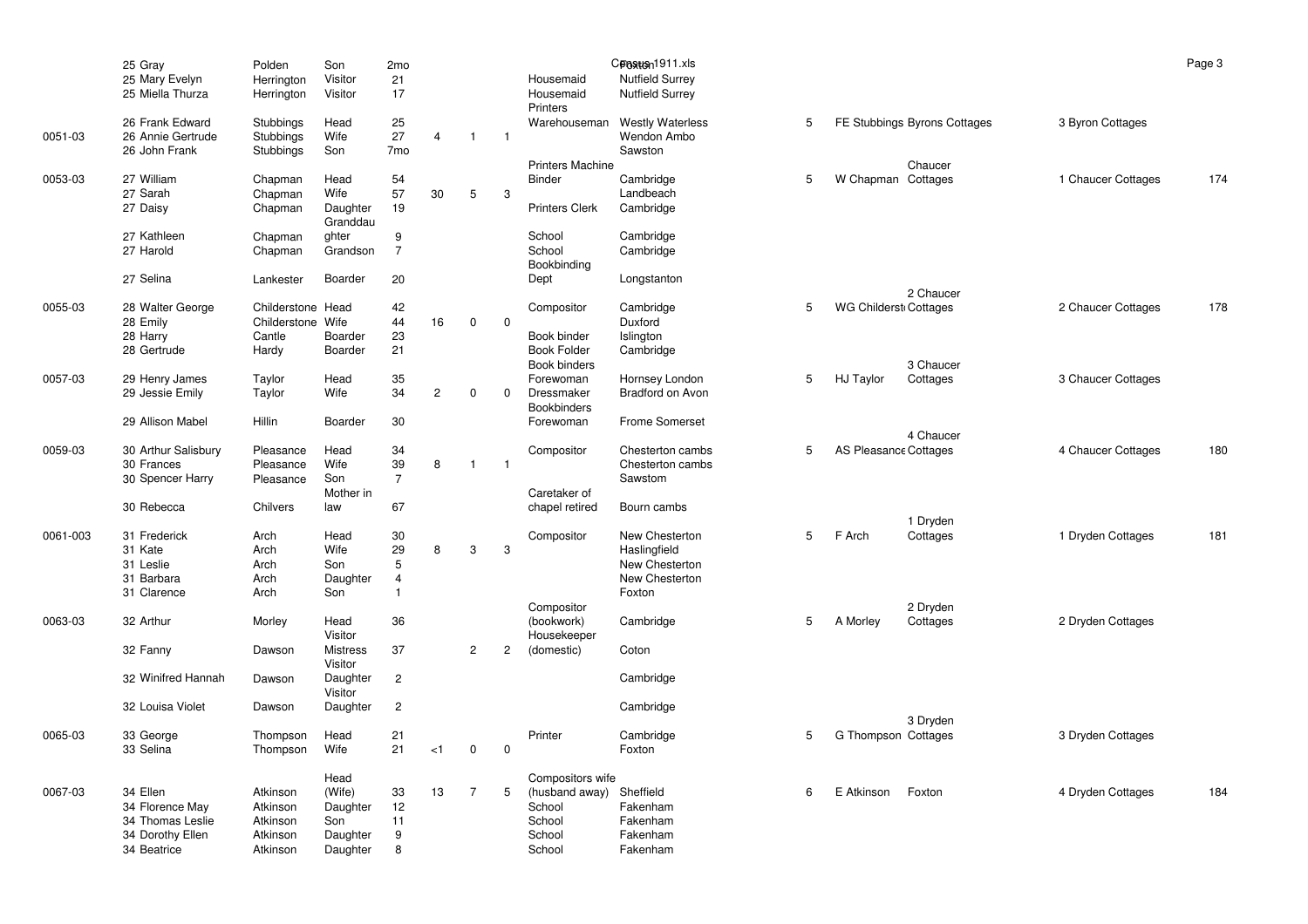|         | 34 Alice Irene                      | Atkinson                 | Daughter     | 5 <sub>mo</sub>         |                |                |                |                            | Cproston 1911.xls          |                |                     |                     |                |                    | Page 4 |
|---------|-------------------------------------|--------------------------|--------------|-------------------------|----------------|----------------|----------------|----------------------------|----------------------------|----------------|---------------------|---------------------|----------------|--------------------|--------|
|         |                                     |                          |              |                         |                |                |                | Elementary                 |                            |                |                     |                     |                |                    |        |
| 0069-03 | 35 Susan Lydia<br>35 Mary Patterson | Corlett<br>Hodgson       | Head<br>Aunt | 49<br>72                |                |                |                | School Mistress Manchester | Manchester                 | 5              | S Corlett           | Foxton              |                | <b>High Street</b> | 94     |
| 0071-03 | 36 Bartholomew                      | Dobbin                   | Head         | 48                      |                |                |                | Farmer                     | <b>Treeford Liskinjere</b> | 9              | <b>B</b> Dobbin     | West Hill Farm      |                | West Hill Farm     |        |
|         | 36 Edith Eliza                      | Dobbin                   | Wife         | 49                      | 6              | $\mathbf{1}$   | $\mathbf{1}$   |                            | Kurrachee India            |                |                     |                     |                |                    |        |
|         | 36 Robert Raymond                   | Dobbin                   | Son          | 5                       |                |                |                |                            | Haslingfield               |                |                     |                     |                |                    |        |
| 0073-03 | 37 Elizabeth                        | Chappell                 | Head         | 52                      | 33             | 12             | 11             |                            | <b>West Wratting</b>       | $\overline{4}$ | E Chappell          | <b>High Street</b>  |                | <b>High Street</b> | 139?   |
|         | 37 Frank<br>37 Hayzon               | Chappell<br>Chappell     | Son<br>Son   | 24<br>17                |                |                |                | Farm Lab<br>Farm Lab       | Foxton<br>Foxton           |                |                     |                     |                |                    |        |
|         |                                     |                          |              |                         |                |                |                | Servent<br>(domestic)      |                            |                |                     |                     |                |                    |        |
|         | 37 Hilda                            | Chappell                 | Daughter     | 14                      |                |                |                | unemployed                 | Foxton                     |                |                     |                     |                |                    |        |
|         | 37 Muriel                           | Chappell                 | Daughter     | $\mathsf g$             |                |                |                | School                     | Foxton                     |                |                     |                     |                |                    |        |
| 0075-03 | 38 Charles                          | Worland                  | Head         | 75                      |                |                |                | retired Farm Lab Foxton    |                            | $\overline{4}$ | C Worland           | High St             |                | <b>High Street</b> | 92     |
|         | 38 Frances                          | Worland                  | Wife         | 73                      | 52             | 10             | $\overline{4}$ | pensioned                  | Foxton                     |                |                     |                     |                |                    |        |
|         | 38 Albert                           | Worland                  | Son          | 41                      |                |                |                | cement worker              | Foxton                     |                |                     |                     |                |                    |        |
|         | 38 Henry<br>38 William              | Worland<br>Worland       | Son<br>Son   | 36<br>29                |                |                |                | Farm Lab<br>cement worker  | Foxton<br>Foxton           |                |                     |                     |                |                    |        |
| 0077-03 | 39 Allen                            | Bateson                  | Head         | 31                      |                |                |                | cement labourer            | Foxton                     | $\mathbf{2}$   | A Bateson           | Foxton              |                | <b>High Street</b> | 91     |
|         | 39 Emily                            | Bateson                  | Wife         | 31                      | $\overline{4}$ | $\overline{c}$ | $\mathbf{2}$   |                            | Foxton                     |                |                     |                     |                |                    |        |
|         | 39 Eric                             | Bateson                  | Son          | 3                       |                |                |                |                            | Foxton                     |                |                     |                     |                |                    |        |
|         | 39 Ivey                             | Bateson                  | Daughter     | $\mathbf{1}$            |                |                |                |                            | Foxton                     |                |                     |                     |                |                    |        |
|         |                                     |                          |              |                         |                |                |                | Print works                |                            |                |                     | The Laurels         |                |                    |        |
|         | 40 Neil Hugh<br>40 Joan             | Sutherland<br>Sutherland | Head<br>Wife | 44<br>46                | 18             | $\overline{c}$ | $\overline{c}$ | manager                    | Clackmannan<br>Edinburgh   | $\overline{7}$ | N Sutherland Foxton |                     |                | The Laurels        | 93     |
|         | 40 Jeanne                           | Sutherland               | Daughter     | 17                      |                |                |                |                            | Edinburgh                  |                |                     |                     |                |                    |        |
|         | 40 Frederick N                      | Sutherland               | Son          | 11                      |                |                |                | school                     | Cambridge                  |                |                     |                     |                |                    |        |
|         |                                     |                          |              |                         |                |                |                | retired chemical           |                            |                |                     |                     |                |                    |        |
|         | 40 Neil                             | Sutherland               | Father       | 73                      |                |                |                | manure manf                | Edinburgh                  |                |                     | The Green           |                |                    |        |
| 0081-03 | 41 William                          | Ison                     | Head         | 66                      |                |                |                | Farm Lab                   | Foxton                     | 3              | W Ison              | Foxton              |                | The Green          | 43     |
|         | 41 Mary                             | Ison                     | Wife         | 69                      | 46             | 6              | 5              |                            | Foxton                     |                |                     |                     |                |                    |        |
|         | 41 Charlie                          | Ison                     | Son          | 45                      |                |                |                | Farm Lab                   | Foxton                     |                |                     |                     |                |                    |        |
|         | 41 Herbert                          | Ison                     | Son          | 30                      |                |                |                | Farm Lab                   | Foxton                     |                |                     |                     |                |                    |        |
| 0083-03 | 42 Arthur                           | Chapman                  | Head         | 35                      |                |                |                | Railway<br>Platelayer      | Shepreth                   | 5              | A Chapman Foxton    | The Green           |                | The Green          | 53     |
|         | 42 Ethel                            | Chapman                  | Wife         | 28                      | 12             | 4              | $\overline{4}$ |                            | Foxton                     |                |                     |                     |                |                    |        |
|         | 42 Arthur                           | Chapman                  | Son          | 12                      |                |                |                | School                     | Foxton                     |                |                     |                     |                |                    |        |
|         | 42 Dennis                           | Chapman                  | Son          | 10                      |                |                |                | School                     | Foxton                     |                |                     |                     |                |                    |        |
|         | 42 Brenda                           | Chapman                  | Daughter     | $\overline{\mathbf{4}}$ |                |                |                |                            | Foxton                     |                |                     |                     |                |                    |        |
|         | 42 Joan                             | Chapman                  | Daughter     | $\mathbf{1}$            |                |                |                |                            | Foxton                     |                |                     |                     |                |                    |        |
|         |                                     |                          |              |                         |                |                |                |                            |                            |                |                     |                     | living<br>room |                    |        |
|         |                                     |                          |              |                         |                |                |                |                            |                            |                |                     |                     | kitchen 3      |                    |        |
| 0085-03 | 43 Reuben Charles                   | Brand                    | Head         | 29                      |                |                |                | cement labourer            | Foxton                     | 5              | <b>RC</b> Brand     | Foxton              |                | bedrooms The Green | 82     |
|         | 43 Hilda                            | Brand                    | Wife         | 29                      | $\overline{2}$ | $\overline{1}$ | $\overline{1}$ |                            | Foxton                     |                |                     |                     |                |                    |        |
|         | 43 Olive Kate Mary                  | Brand                    | Daughter     | $\mathbf{1}$            |                |                |                |                            | Foxton                     |                |                     |                     |                |                    |        |
| 0087-03 | 44 George                           | Stock                    | Head         | 66                      |                |                |                | Farm & Dairy               | Arksden Essex              | $\overline{7}$ | <b>G</b> Stock      | Home Farm<br>Foxton |                | Home Farm          | 51     |
|         |                                     |                          |              |                         |                |                |                | assist with                |                            |                |                     |                     |                |                    |        |
|         | 44 Naomi                            | <b>Stock</b>             | Wife         | 65                      | 46             | 15             | 12             | business                   | Foxton                     |                |                     |                     |                |                    |        |
|         | 44 Thomas                           | <b>Stock</b>             | Son          | 39                      |                |                |                | Farmer & etc               | Foxton                     |                |                     |                     |                |                    |        |
|         | 44 William Sweet                    | Stock                    | Son          | 30                      |                |                |                | Farmer & etc               | Foxton                     |                |                     |                     |                |                    |        |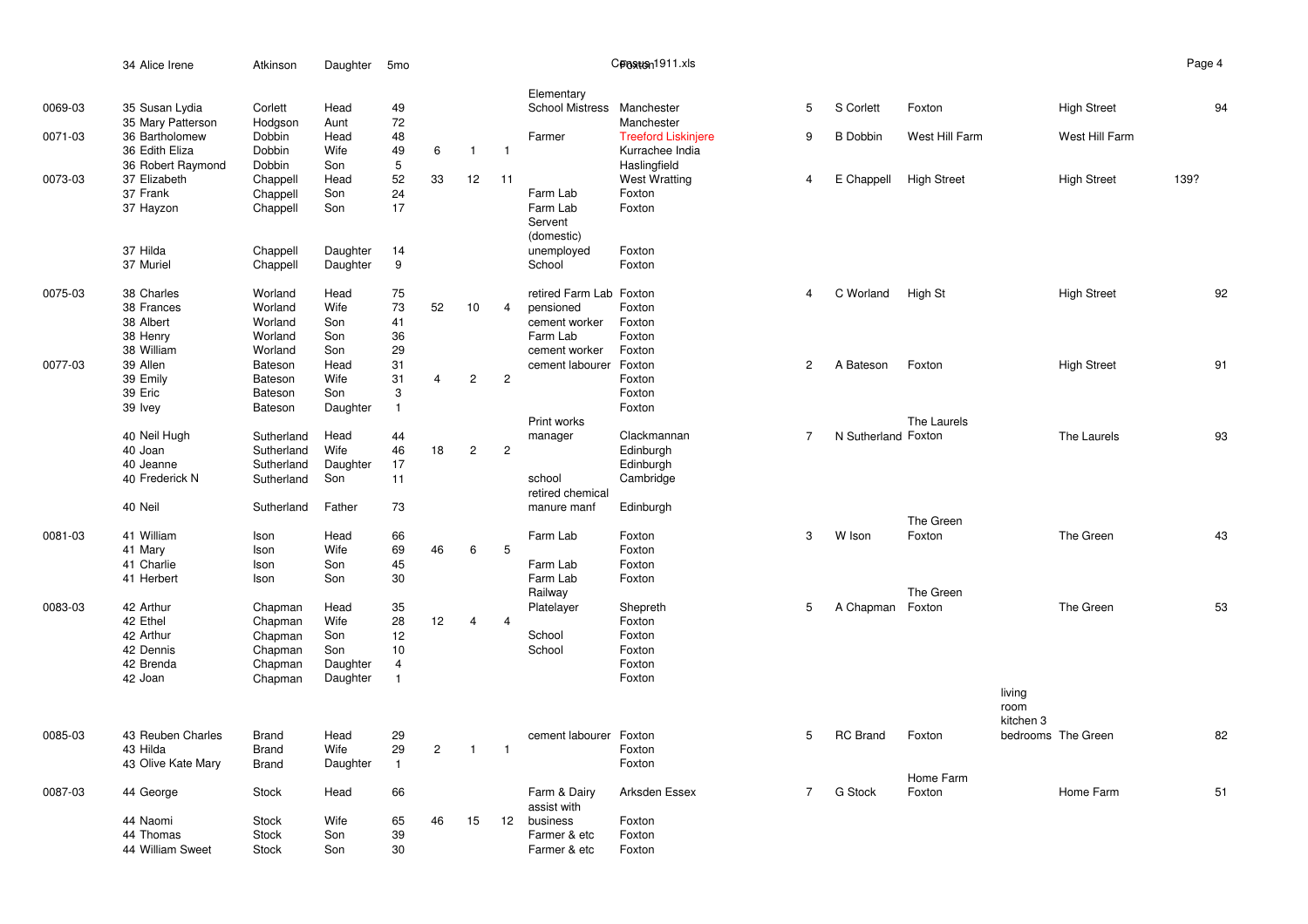|         |                         |                    |                      |              |                |                |                |                                        | Census 1911.xls                                              |                |                      |                            |                           | Page 5 |
|---------|-------------------------|--------------------|----------------------|--------------|----------------|----------------|----------------|----------------------------------------|--------------------------------------------------------------|----------------|----------------------|----------------------------|---------------------------|--------|
|         | 44 Beatrice             | <b>Stock</b>       | Daughter             | 24           |                |                |                | assist with<br>business & dairy Foxton |                                                              |                |                      |                            |                           |        |
|         | 44 Walter               | <b>Stock</b>       | Son                  | 22           |                |                |                | Farmer & etc                           | Foxton                                                       |                |                      |                            |                           |        |
|         | 44 Arthur               | Mead               | Nephew               | 16           |                |                |                | Farm servant                           | Shepreth                                                     |                |                      |                            |                           |        |
|         |                         |                    |                      |              |                |                |                |                                        | <b>Mariners Lane M</b>                                       |                |                      | House Cottage              |                           |        |
| 0089-03 | 45 William              | Skipper            | Head                 | 40           |                |                |                |                                        | Groom Gardener Etheldriges Norwich<br><b>Walter Belchamp</b> | 6              | W Skipper            | Foxton                     | Foxton House Cottage      |        |
|         | 45 Hannah               | Skipper            | Wife                 | 41           | 16             | $\overline{2}$ | $\overline{2}$ |                                        | Essex                                                        |                |                      |                            |                           |        |
|         |                         |                    |                      |              |                |                |                | Factory Hand                           | <b>Fryeing Ingatestone</b>                                   |                |                      |                            |                           |        |
|         | 45 Agnes<br>45 Florence | Skipper<br>Skipper | Daughter<br>Daughter | 14<br>11     |                |                |                | bookbinder<br>School                   | <b>Essex</b><br>Little Walden                                |                |                      |                            |                           |        |
|         |                         |                    |                      |              |                |                |                | Day Girl                               | <b>Walter Belchamp</b>                                       |                |                      |                            |                           |        |
|         | 45 Ada                  | Byford             | Neice                | 15           |                |                |                | (Domestic)<br>Chauffeur                | Essex                                                        |                |                      | The Lodge                  |                           |        |
| 0091-03 | 46 Dudley               | Welch              | Head                 | 27           |                |                |                | Domestic                               | Thriplow                                                     | 5              | D Welch              | Foxton                     | Foxton House Lodge        |        |
|         | 46 Ellen Agnes          | Welch              | Wife                 | 29           | $\overline{7}$ | $\mathbf 0$    | $\mathbf 0$    |                                        | Potton Beds                                                  |                |                      |                            |                           |        |
|         |                         |                    |                      |              |                |                |                | retired market                         |                                                              |                |                      |                            |                           |        |
| 0093-03 | 47 Frederick            | Deller             | Head                 | 73           |                |                |                | gardner & carrier Elsworth             |                                                              | 3              | F Deller             | Foxton                     | Dark Lane                 | 80     |
|         | 47 Martha               | Deller             | Wife                 | 63           | 35             | $\overline{4}$ | $\overline{4}$ |                                        | Royston                                                      |                |                      |                            |                           |        |
|         | 47 Nellie               | Deller             | Daughter             | 31           |                |                |                | Cook general<br>domestic               | Foxton                                                       |                |                      |                            |                           |        |
|         |                         |                    |                      |              |                |                |                |                                        |                                                              |                |                      | Dark Lane                  |                           |        |
| 0095-03 | 48 William              | Challis            | Husband              | 45           |                |                |                | Labourer sewage Swavesey               |                                                              | $\overline{2}$ | E Challis            | Foxton                     | Dark Lane                 |        |
|         | 48 Eliza                | Challis            | Wife                 | 39           | 20             | $\overline{1}$ | $\overline{1}$ |                                        | Swavesey                                                     |                |                      |                            |                           |        |
|         | 48 Mary                 | Challis            | Daughter             | 15           |                |                |                | Bookbinder<br>Folder                   | Swavesey                                                     |                |                      |                            |                           |        |
|         |                         |                    |                      |              |                |                |                |                                        |                                                              |                |                      | <b>Malting Lane</b>        |                           |        |
| 0097-03 | 49 James Nightingale    | Wright             | Head                 | 46           |                |                |                | Farm Lab                               | Foxton                                                       | 4              | JN Wright            | Foxton                     | Dark Lane                 | 79     |
|         | 49 Eliza Elizabeth      | Wright             | Wife                 | 36           | 8              | 0              | $\pmb{0}$      |                                        | Harston                                                      |                |                      | 2 Malting                  |                           |        |
| 0099-03 | 50 John                 | Impey              | Head                 | 59           |                |                |                | Roadman CCC                            | Foxton                                                       | 4              | J Impey              | Cottages                   | Dark Lane                 | 77     |
|         | 50 Harriet              | Impey              | Wife                 | 57           | 35             | 6              | 6              |                                        | Barrington                                                   |                |                      |                            |                           |        |
|         | 50 Thomas               | Impey              | Son                  | 30           |                |                |                | Farm Lab                               | Foxton                                                       |                |                      |                            |                           |        |
|         | 50 Edward               | Impey              | Son                  | 26           |                |                |                | Farm Lab                               | Foxton                                                       |                |                      |                            |                           |        |
|         | 50 Joseph William       | Impey              | Son                  | 21<br>19     |                |                |                | Farm Lab<br>Farm Lab                   | Foxton                                                       |                |                      |                            |                           |        |
|         | 50 Leonard George       | Impey              | Son                  |              |                |                |                |                                        | Foxton                                                       |                |                      | 3 Malting                  |                           |        |
| 0101-03 | 51 Frederick            | Chappell           | Head                 | 28           |                |                |                | Farm Lab                               | Foxton                                                       | 4              | F Chappell           | Cottages                   | Dark Lane                 |        |
|         | 51 Ethel                | Chappell           | Wife                 | 27           | $\mathbf{1}$   | $\mathbf 0$    | $\mathbf 0$    |                                        | <b>Stratford London</b>                                      |                |                      |                            |                           |        |
| 0103-03 | 52 Alick James          | Matthews           | Head                 | 34           |                |                |                | Farm Lab                               | Foxton                                                       | 4              | AJ Matthews Cottages | 4 Malting                  | Dark Lane                 | 78     |
|         | 52 Emily                | Matthews           | Wife                 | 33           | 6              | $\mathbf{2}$   | $\overline{2}$ |                                        | Swinstead Essex                                              |                |                      |                            |                           |        |
|         | 52 Sydney James         | Matthews           | Son                  | $\mathbf{1}$ |                |                |                |                                        | Foxton                                                       |                |                      |                            |                           |        |
|         |                         |                    | Step                 |              |                |                |                |                                        |                                                              |                |                      |                            |                           |        |
|         | 52 Evylyn Beatrice      | Howard             | Daughter             | 8            |                |                |                | School<br>Printer                      | North Stifford Essex                                         |                |                      |                            |                           |        |
| 0105-03 | 53 George J             | Matthews           | Head                 | 65           |                |                |                | Compositer                             | Chichester                                                   | 4              |                      | F Matthews Caxton Cottages | 1 Caxton Cottages<br>185? |        |
|         | 53 Fanny                | Matthews           | Wife                 | 64           | 43             | 8              | $\overline{7}$ |                                        | Clun Shropshire                                              |                |                      |                            |                           |        |
|         |                         |                    | Grand                |              |                |                |                |                                        |                                                              |                |                      |                            |                           |        |
|         | 53 Lucy Lydia           | Hitchins           | Daughter             | 5            |                |                |                | <b>Bookbinders</b>                     | Lambeth London                                               |                |                      | 2 Caxton                   |                           |        |
| 0107-03 | 54 Alfred William       | George             | Head                 | 42           |                |                |                | Forwarder                              | Islington London                                             | 3              | AW George Cottages   |                            | 2 Caxton Cottages         |        |
|         | 54 Frances              | George             | Wife                 | 37           | 16             | 5              | $\overline{4}$ |                                        | Shoreditch London                                            |                |                      |                            |                           |        |
|         |                         |                    |                      |              |                |                |                |                                        |                                                              |                |                      |                            |                           |        |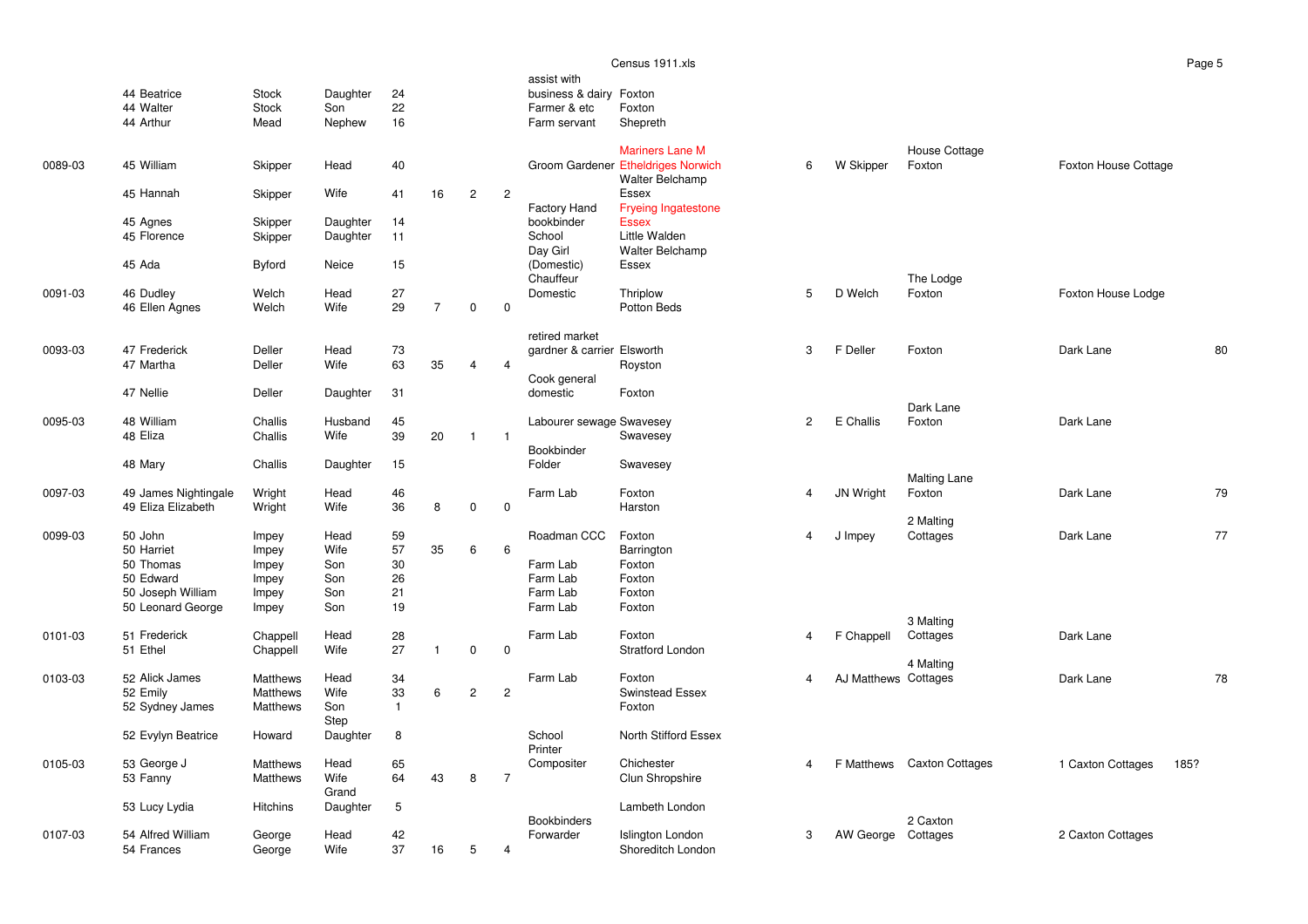|         | 54 Florence Beatrice                                                               | George                                    | Daughter                               | 15                         |              |                |                | <b>Bookbinders</b><br>Sewing<br>machinist<br><b>Bookbinders</b> | Census 1911.xls<br>Shoreditch London                             |   |                   |                    |                    | Page 6 |
|---------|------------------------------------------------------------------------------------|-------------------------------------------|----------------------------------------|----------------------------|--------------|----------------|----------------|-----------------------------------------------------------------|------------------------------------------------------------------|---|-------------------|--------------------|--------------------|--------|
|         | 54 May Victoria<br>54 Ada Frances<br>54 Sydney Frederick                           | George<br>George<br>George                | Daughter<br>Daughter<br>Son            | 14<br>$\,6$<br>3           |              |                |                | Folder                                                          | Shoreditch London<br><b>Stoke Newington</b><br>Fakenham Norfolk  |   |                   |                    |                    |        |
| 0109-03 | 55 William Henry<br>55 Rose<br>55 William Henry                                    | Gobbee<br>Gobbee<br>Gobbee                | Head<br>Wife<br>Son                    | 39<br>34<br>5              | 11           | $\overline{c}$ | $\overline{c}$ | Bookbinder<br>(misc)                                            | Bedford<br>Needingworth<br>Cambridge                             | 3 | WH Gobbee Foxton  |                    | 3 Caxton Cottages  | 190    |
|         | 55 Frederick Samuel                                                                | Gobbee                                    | Son                                    | 3                          |              |                |                |                                                                 | Cambridge                                                        |   |                   | 4 Caxton           |                    |        |
| 0111-03 | 56 Thomas<br>56 Ellen                                                              | England<br>England                        | Head<br>Wife<br>Grand                  | 46<br>44                   | 27           | $\overline{2}$ | $\overline{2}$ | Bookbinder                                                      | Aylesbury<br>Aylesbury                                           | 3 | T England         | Cottages           | 4 Caxton Cottages  |        |
|         | 56 Kathleen Maude                                                                  | Jarvis                                    | Daughter                               | $\overline{7}$             |              |                |                | School<br><b>Bookbinders</b>                                    | Aylesbury                                                        |   |                   | 6 Caxton           |                    |        |
| 0113-09 | 57 Albert<br>57 Jane                                                               | Bryan<br>Bryan                            | Head<br>Wife                           | 48<br>49                   | 18           | $\mathbf 0$    | $\mathbf 0$    | cutter                                                          | Amersham<br>Aylesbury                                            | 3 | A Bryan           | Cottages           | 6 Caxton Cottages  | 189    |
|         |                                                                                    |                                           |                                        |                            |              |                |                |                                                                 |                                                                  |   |                   | 7 Caxton           |                    |        |
| 0115-03 | 58 Sidney<br>58 Florence                                                           | <b>Barnes</b><br><b>Barnes</b>            | Head<br>Wife                           | 26<br>28                   | $\mathbf{1}$ | $\mathsf 0$    | $\mathbf 0$    | Warehouseman                                                    | Foxton<br>Fulbourne                                              | 3 | S Barnes          | Cottages           | 7 Caxton Cottages  |        |
| 0117-03 | <b>Daniel Charles</b><br>59 James                                                  | Pearce                                    | Head                                   | 28                         |              |                |                | Publican<br>assisting in                                        | Mayrlebone London                                                | 8 | DCJ Pearce Foxton | The Blackboy       | <b>Black Boy</b>   | 128    |
|         | 59 Florence May                                                                    | Pearce                                    | Wife                                   | 33                         | 9            | 3              | 3              | business                                                        | <b>Ockley Surrey</b>                                             |   |                   |                    |                    |        |
|         | 59 William Alfred Daniel Pearce<br>59 Marrion Anney                                | Pearce                                    | Son<br>Daughter                        | 6<br>3                     |              |                |                |                                                                 | <b>Earlsfield Surrey</b><br>Foxton                               |   |                   |                    |                    |        |
| 0119-03 | 60 Henry<br>60 Ann                                                                 | Beale<br>Beale                            | Head<br>Wife                           | 84<br>86                   | 17           | 0              | 0              | retired platelayer                                              | Royston<br>Gt Horwood Bucks                                      | 3 | H Beales          | Foxton             | <b>High Street</b> | 95     |
| 0121-03 | 61 Abraham                                                                         | Impey                                     | Head                                   | 51                         |              |                |                | Platelayer                                                      | Foxton                                                           | 3 | A Impey           | Foxton             | <b>High Street</b> | 96     |
|         | 61 Betsey                                                                          | Impey                                     | Wife                                   | 49                         | 24           | 8              | 6              | Housemaid                                                       | Foxton                                                           |   |                   |                    |                    |        |
|         | 61 Grace                                                                           | Impey                                     | Daughter                               | 21                         |              |                |                | (away)                                                          | Foxton                                                           |   |                   |                    |                    |        |
|         | 61 Harold<br>61 Alfred                                                             | Impey                                     | Son                                    | 19<br>17                   |              |                |                | Porter<br>Farm Lab                                              | Foxton<br>Foxton                                                 |   |                   |                    |                    |        |
|         | 61 Hubert                                                                          | Impey<br>Impey                            | Son<br>Son                             | 15                         |              |                |                | Farm Lab                                                        | Foxton                                                           |   |                   |                    |                    |        |
|         | 61 Albert                                                                          | Impey                                     | Son                                    | 13                         |              |                |                | School                                                          | Foxton                                                           |   |                   |                    |                    |        |
|         | 61 Edith                                                                           | Impey                                     | Daughter                               | 9                          |              |                |                | School<br>Machinist                                             | Foxton                                                           |   |                   |                    |                    |        |
|         |                                                                                    |                                           |                                        |                            |              |                |                | Proprietor                                                      |                                                                  |   |                   | <b>High Street</b> |                    |        |
| 0123-03 | 62 Nathan<br>62 Hannah                                                             | Impey<br>Impey                            | Head<br>Wife                           | 64<br>65                   | 31           | $\mathbf 0$    | $\mathbf 0$    | (Thrashing)                                                     | Barrington<br><b>Weeting Norfolk</b>                             | 4 | N Impey           | Foxton             | <b>High Street</b> | 100    |
|         | 62 Cyril                                                                           | <b>Hicks</b>                              | Nephew                                 | 16                         |              |                |                | Machinist<br>Assisstant<br>(Thrashing)                          | <b>Feltwell Norfolk</b>                                          |   |                   |                    |                    |        |
|         |                                                                                    |                                           |                                        |                            |              |                |                |                                                                 |                                                                  |   |                   | <b>High Street</b> |                    |        |
| 0125-03 | 63 Charles<br>63 Clara<br>63 William<br>63 George Elsdon<br>63 Charlotte Elizabeth | Smith<br>Smith<br>Smith<br>Smith<br>Smith | Head<br>Wife<br>Son<br>Son<br>Daughter | 62<br>47<br>22<br>14<br>12 | 24           | 9              | 9              | Farmer<br>Farm Lab<br>Farm Lab<br>school                        | <b>Ashwell Herts</b><br>Melbourn<br>Meldreth<br>Foxton<br>Foxton | 4 | C Smith           | Foxton             | <b>High Street</b> | 156??  |
|         | 63 Clara                                                                           | Smith                                     | Daughter                               | 10                         |              |                |                | school                                                          | Foxton                                                           |   |                   |                    |                    |        |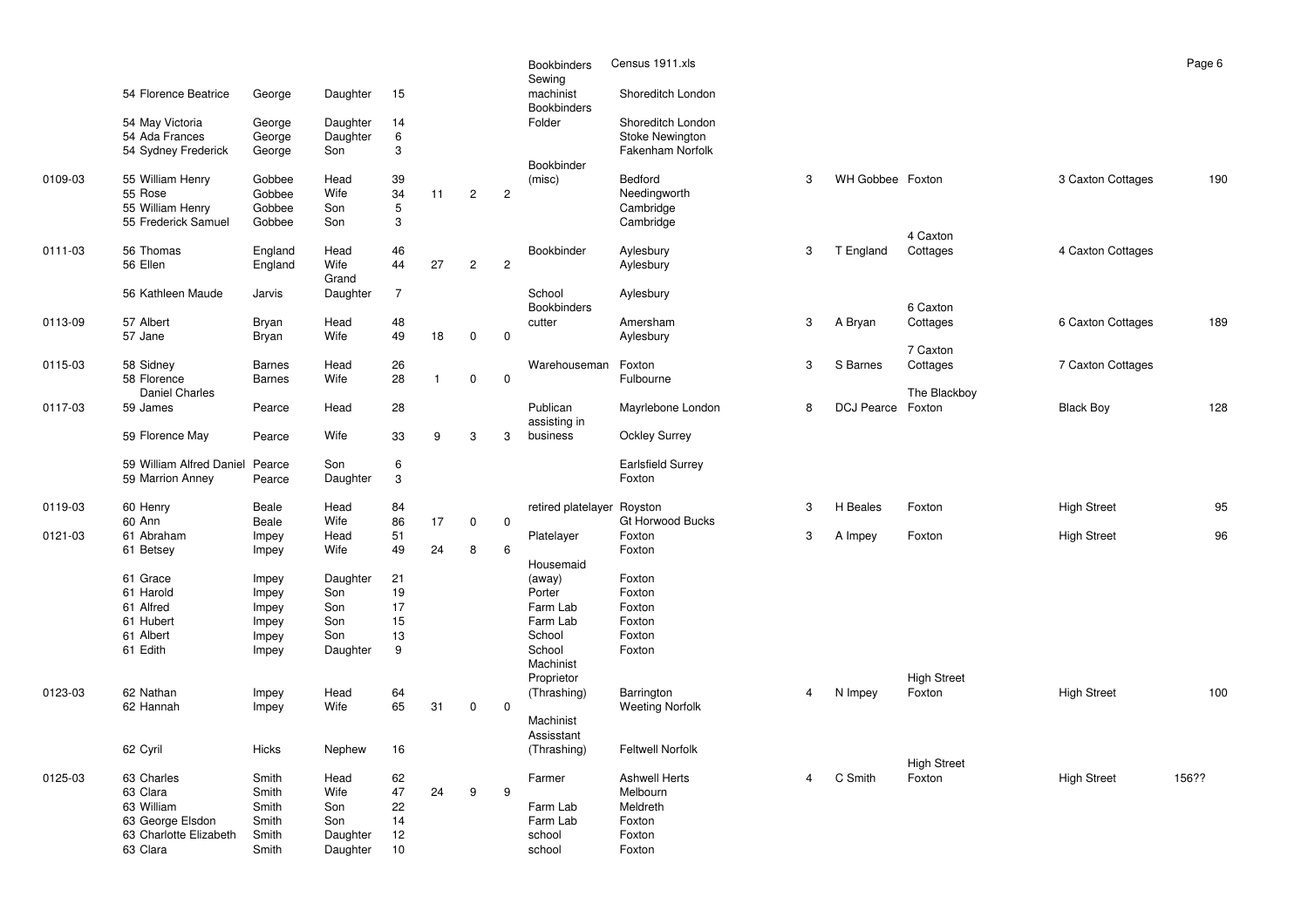|         | 63 Samuel               | Smith          | Son        | $\overline{7}$  |        |                |                | school                         | C <del>pnsusn</del> 1911.xls |                |                  |                    |                    | Page 7 |
|---------|-------------------------|----------------|------------|-----------------|--------|----------------|----------------|--------------------------------|------------------------------|----------------|------------------|--------------------|--------------------|--------|
|         |                         |                |            |                 |        |                |                | Gardner                        |                              |                |                  | Plantation         |                    |        |
| 0127-03 | 64 Cornelius John       | <b>Barnes</b>  | Head       | 57              |        |                |                | domestic                       | Foxton                       | $\overline{2}$ | CJ Barnes        | Cottage Foxton     | <b>High Street</b> | 50     |
|         | 64 Ellen                | <b>Barnes</b>  | Wife       | 53              | 33     | 8              | 5              |                                | Fulbourne                    |                |                  |                    |                    |        |
|         | 64 Ephriam              | <b>Barnes</b>  | Son        | 19              |        |                |                | Gardner<br>domestic            | Foxton                       |                |                  |                    |                    |        |
|         |                         |                |            |                 |        |                |                | Assisstant                     |                              |                |                  |                    |                    |        |
|         | 64 Percy                | <b>Barnes</b>  | Son        | 16              |        |                |                | bookbinder                     | Foxton                       |                |                  |                    |                    |        |
|         |                         |                |            |                 |        |                |                |                                |                              |                |                  | <b>High Street</b> |                    |        |
| 0129-03 | 65 Joseph               | Harper         | Head       | 34              |        |                |                | Cement labourer Thriplow       |                              | $\overline{2}$ | <b>AM Harper</b> | Foxton             | <b>High Street</b> |        |
|         | 65 Annie Mary           | Harper         | Wife       | 44              | 9      | $\mathbf{1}$   | $\mathbf 0$    |                                | Shepreth                     |                |                  |                    |                    |        |
| 0131-03 | 66 Robert               | Wood           | Head       | 50              |        |                |                | Farm Lab                       | Kneesworth                   | 4              | S A Wright       | Foxton             | <b>High Street</b> | 4      |
|         | 66 Susan                | Wood           | Wife       | 51              | 26     | 13             | $\overline{4}$ | Farm                           | Foxton                       |                |                  |                    |                    |        |
|         | 66 Frank                | Wood           | Son        | 27              |        |                |                | Housekeeper                    | Kneesworth                   |                |                  |                    |                    |        |
|         | 66 Henry                | Wood           | Son        | 24              |        |                |                | Farm Lab                       | Foxton                       |                |                  |                    |                    |        |
|         | 66 Minnie               | Wood           | Daughter   | 11              |        |                |                | School                         | Foxton                       |                |                  |                    |                    |        |
|         |                         |                | Grand      |                 |        |                |                |                                |                              |                |                  |                    |                    |        |
|         | 66 Edna                 | Wood           | Daughter   | $\overline{4}$  |        |                |                |                                | Foxton                       |                |                  |                    |                    |        |
| 0133-03 | 67 Charles              | Ellis          | Head       | 70              |        |                |                | retired Farm Lab Abbington     |                              | 4              | E Funston        | Foxton             | <b>High Street</b> | 5      |
|         |                         |                |            |                 |        |                |                | Charwoman                      |                              |                |                  |                    |                    |        |
|         |                         |                |            |                 |        |                |                | domestic &                     |                              |                |                  |                    |                    |        |
|         |                         |                |            |                 |        |                |                | cleans the                     |                              |                |                  |                    |                    |        |
|         | 67 Emma                 | Ellis          | Wife       | 63              | 42     | 5              | 5              | schools                        | Linton                       |                |                  |                    |                    |        |
|         | 67 Fredrick Wm          | Ellis          | Son        | 36              |        |                |                | Farm Lab                       | Foxton                       |                |                  |                    |                    |        |
|         | 67 Hubert Harvey        | Ellis          | Son        | 19              |        |                |                | unemployed<br>Farm Lab         | Foxton                       |                |                  |                    |                    |        |
|         |                         |                |            |                 |        |                |                |                                |                              |                |                  | <b>High Street</b> |                    |        |
| 0135-03 | 68 Joe                  | Mead           | Head       | 46              |        |                |                | Hay binder                     | Foxton                       | 5              | J Mead           | Foxton             | <b>High Street</b> |        |
|         | 68 Sarah                | Mead           | Wife       | 42              | 20     | $\overline{7}$ | $\overline{4}$ |                                | Foxton                       |                |                  |                    |                    |        |
|         |                         |                |            |                 |        |                |                | under Engine                   |                              |                |                  |                    |                    |        |
|         | 68 Leonard              | Mead           | Son        | 19              |        |                |                | driver (printer)               | Foxton                       |                |                  |                    |                    |        |
|         | 68 Sidney               | Mead<br>Mead   | Son<br>Son | 15<br>10        |        |                |                | Hay binder<br>School           | Foxton<br>Foxton             |                |                  |                    |                    |        |
|         | 68 Montague<br>68 Harry | Mead           | Son        | $\bf8$          |        |                |                | School                         | Foxton                       |                |                  |                    |                    |        |
|         |                         |                |            |                 |        |                |                |                                |                              |                |                  | <b>High Street</b> |                    |        |
| 0137-03 | 69 Edmund               | Looker         | Head       | 31              |        |                |                | Farm Lab                       | Foxton                       | $\overline{4}$ | E Looker         | Foxton             | <b>High Street</b> | 9      |
|         | 69 Bertha               | Looker         | Wife       | 26              | 5      | $\overline{c}$ | $\sqrt{2}$     |                                | Foxton                       |                |                  |                    |                    |        |
|         | 69 Fredrick             | Looker         | Son        | $\overline{4}$  |        |                |                |                                | Foxton                       |                |                  |                    |                    |        |
|         | 69 Leslie               | Looker         | Son        | 1 <sub>mo</sub> |        |                |                |                                | Foxton                       |                |                  |                    |                    |        |
|         | 69 Earnest              | Palmer         | Boarder    | 21              |        |                |                | Stereotyper of<br>Electrotypes | <b>Chesham Bucks</b>         |                |                  |                    |                    |        |
|         |                         |                |            |                 |        |                |                | Engineer                       |                              |                |                  | <b>High Street</b> |                    |        |
| 0139-03 | 70 Charles Albert       | <b>Bidwell</b> | Head       | 43              |        |                |                | (printing)                     | Stow cum Quy                 | 5              | C Bidwell        | Foxton             | <b>High Street</b> | 3      |
|         | 70 Eliza                | <b>Bidwell</b> | Wife       | 43              | $20\,$ | 0              | $\mathbf 0$    |                                | Bottisham Lode               |                |                  |                    |                    |        |
|         | 70 Elsie                | Judson         | Niece      | 18              |        |                |                | School teacher                 | Lincoln                      |                |                  |                    |                    |        |
|         | 70 Margaret             | Carlss         | Lodger     | 19              |        |                |                | School teacher                 | Pawick Worcs                 |                |                  |                    |                    |        |
| 141-03  | 71 William Allen        | Bateson        | Head       | 67              |        |                |                | market gardner                 | Foxton                       | 4              | H Frost          | Fowlmere           | <b>High Street</b> | 89     |
|         | 71 Emma                 | <b>Bateson</b> | Wife       | 65              | 46     | 8              | 6              |                                | Foxton                       |                |                  |                    |                    |        |
|         | 72 Elisha               | Looker         | Head       | 80              |        |                |                | retired Farm Lab Foxton        |                              | 4              | C Looker         | Foxton             | <b>High Street</b> | 31     |
|         | 72 Caroline             | Looker         | Wife       | 73              | 53     | 11             | $\overline{7}$ |                                | Doncaster                    |                |                  |                    |                    |        |
|         |                         |                | Grand      |                 |        |                |                |                                | West Hampstead               |                |                  |                    |                    |        |
|         | 72 Dorothy              | Searle         | Daughter   | 15              |        |                |                | domestic work                  | London                       |                |                  |                    |                    |        |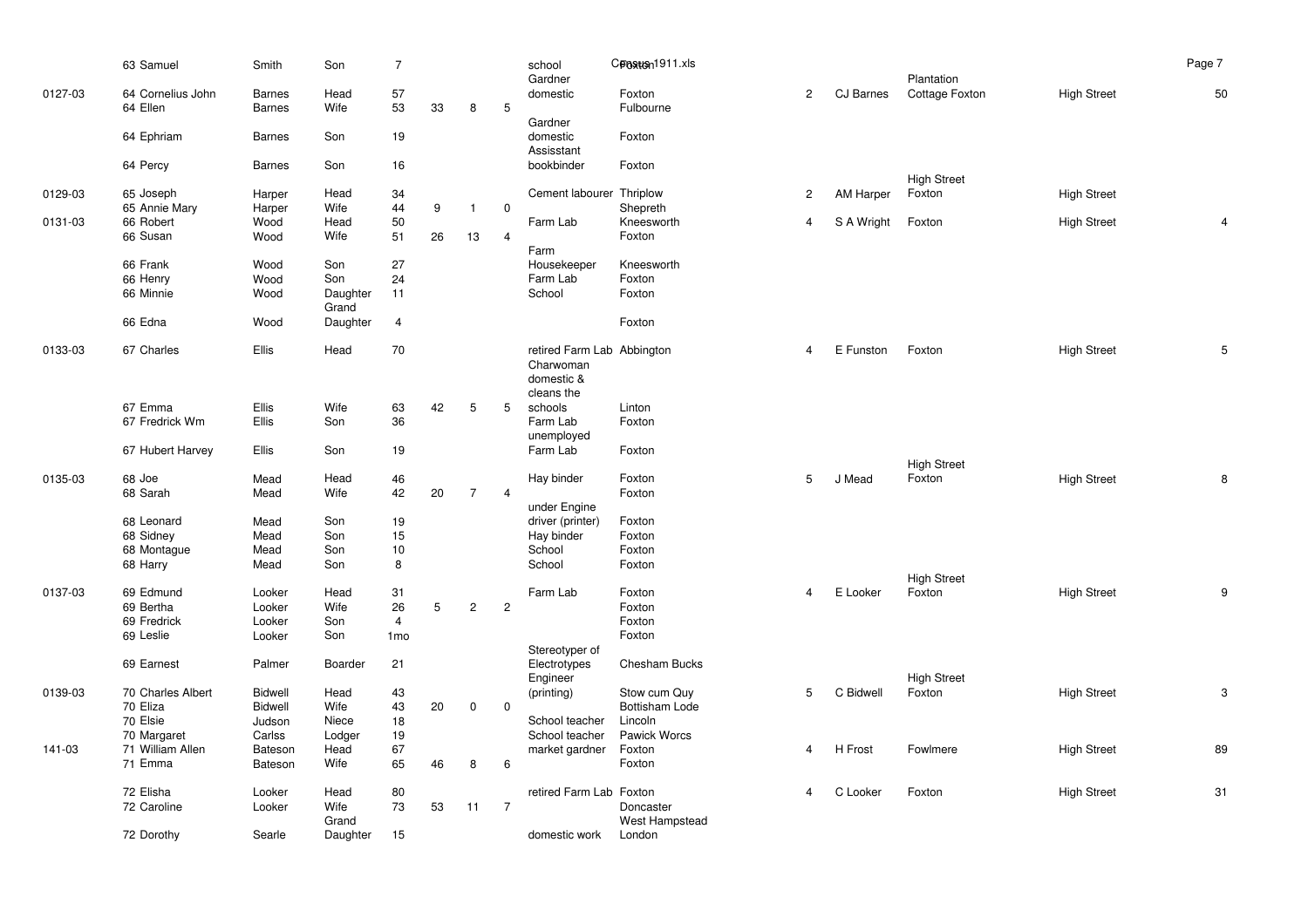|         | 72 Lionel                                                             | Emdin                                              | Grandson                                   | 26                         |    |                |                | visiting silver<br>miner Cobalt<br>Canada                                                                                          | Census 1911.xls<br>Westminster<br>London                      |              |            |                                  |                        | Page 8  |
|---------|-----------------------------------------------------------------------|----------------------------------------------------|--------------------------------------------|----------------------------|----|----------------|----------------|------------------------------------------------------------------------------------------------------------------------------------|---------------------------------------------------------------|--------------|------------|----------------------------------|------------------------|---------|
|         | 73 Swann<br>73 Ellen<br>73 William                                    | Tuck<br>Tuck<br>Tuck                               | Head<br>Wife<br>Son                        | 54<br>52<br>30             | 31 | 4              | 4              | cement worker<br>Farm Lab                                                                                                          | Foxton<br>Stapleford<br>Foxton                                | 5            | S Tuck     | <b>High Street</b><br>Foxton     | <b>High Street</b>     | 30      |
| 0147-03 | 73 Sara<br>73 Dorothy<br>74 Sarah Ann                                 | Tuck<br>Tuck<br>Wright                             | Daughter<br>Daughter<br>Head               | 21<br>20<br>71             | 55 | 12             | 11             | Sewing<br>machinist books<br>Book folder<br>Foreman on                                                                             | Foxton<br>Foxton<br>Foxton                                    | 3            | E Wright   | Foxton                           | Vine Cottage           | 28      |
|         | 74 Eli<br>74 Charls                                                   | Wright<br>Wright                                   | Son<br>Son                                 | 48<br>40                   |    |                |                | Farm<br>Farm Lab<br>retired farmer                                                                                                 | Foxton<br>Foxton                                              |              |            |                                  |                        |         |
| 0149-03 | 75 James                                                              | Wright                                             | Head                                       | 69                         |    |                |                | Lime burner                                                                                                                        | Foxton<br>Jarrow Nr St                                        | 3            | J Wright   | Foxton<br>The White Horse        | Vine Cottage           | 29?     |
| 0151-03 | 76 Thomas                                                             | Price                                              | Head                                       | 53                         |    |                |                | licenced victular<br>assisting in                                                                                                  | Shields                                                       | 8            | T Price    | Foxton                           | White Horse            | 129     |
|         | 76 Mary<br>76 Jessie<br>76 Gladys                                     | Price<br>Price<br>Price                            | Wife<br>Daughter<br>Daughter               | 49<br>13<br>9              | 14 | $\overline{c}$ | $\overline{2}$ | business<br>School<br>School                                                                                                       | Lavant Essex<br>Balham London<br>Littlington Herts<br>Wigtown |              |            |                                  |                        |         |
| 0153-03 | 77 Margaret Grace<br>77 Margaret B<br>77 Elizabeth                    | Gifford<br>Gifford<br>Gifford                      | Head<br>Daughter<br>Daughter               | 76<br>54<br>50             |    | 9              | $\overline{7}$ | widow                                                                                                                              | Wigtownshire<br>Penninghame<br>Penninghame                    | 11           | J Gifford  | Foxton Bury                      | Bury Farm              | 160?    |
|         | 77 Ella H B<br>77 James<br>77 Patrick<br>77 Florence<br>77 Lilly Maud | Gifford<br>Gifford<br>Gifford<br>Pearce<br>Challis | Daughter<br>Son<br>Son<br>Sevant<br>Sevant | 48<br>45<br>42<br>28<br>18 |    |                |                | <b>Principal Girls</b><br>Boarding School Penninghame<br>Farmer<br>Farmer<br>Cook domestic<br>housemaid<br>domestic<br>Horseman on | Penninghame<br>Wigtown<br>Guilden Morden<br>Barrington        |              |            |                                  |                        |         |
| 0155-03 | 78 Benjamin<br>78 Frances<br>78 Manasseh                              | Wright<br>Wright<br>Wright                         | Head<br>Wife<br>Son                        | 67<br>64<br>22             | 47 | 11             | 10             | farm<br>Straw tying                                                                                                                | Foxton<br>Foxton<br>Foxton                                    | 3            | M Wright   | Foxton                           | <b>High Street</b>     | 27      |
| 0157-03 | 79 Herbert<br>79 Selena<br>79 Mildred                                 | Looker<br>Looker<br>Looker                         | Head<br>Wife<br>Daughter                   | 27<br>26<br>$\overline{4}$ | 5  | $\overline{1}$ | $\mathbf{1}$   | Cement labourer                                                                                                                    | Foxton<br>Meldreth<br>Shepreth                                | 4            | H Looker   | <b>High Street</b><br>Foxton     | <b>High Street</b>     | 26      |
| 0159-03 | 80 Frederick<br>80 Mercy                                              | Kempster<br>Kempster                               | Head<br>Wife                               | 40<br>42                   | 14 | 0              | $\mathbf 0$    | <b>Boot Repairer</b>                                                                                                               | <b>Chesham Bucks</b><br><b>Chenies Bucks</b>                  | $\mathbf{2}$ | F Kempster | <b>Church Cottages</b><br>Foxton | <b>Church Cottages</b> | was 129 |
| 0161-03 | 81 Eliza<br>81 Alfred James                                           | Impey<br>Impey                                     | Head<br>Son<br>Grand                       | 61<br>22                   |    | $\overline{7}$ | $\overline{7}$ | Widow<br><b>Bank Clerk</b>                                                                                                         | Foxton<br>Foxton<br>22 High St Baines                         | 4            | AJ Impey   | <b>High Street</b><br>Foxton     | <b>High Street</b>     |         |
|         | 81 Eva Constance                                                      | Bailey                                             | Daughter                                   | $\overline{c}$             |    |                |                | out of work                                                                                                                        | <b>Sr</b>                                                     |              |            |                                  |                        |         |
| 0163-03 | 82 John<br>82 Emma<br>82 Grace Mary                                   | Starr<br>Starr<br>Starr                            | Head<br>Wife<br>Daughter                   | 55<br>53<br>21             | 29 | 6              | $\overline{4}$ | (cement)<br>Book folder                                                                                                            | Foxton<br>Foxton<br>Foxton                                    | 4            | J Starr    | Foxton                           | <b>High Street</b>     | 25      |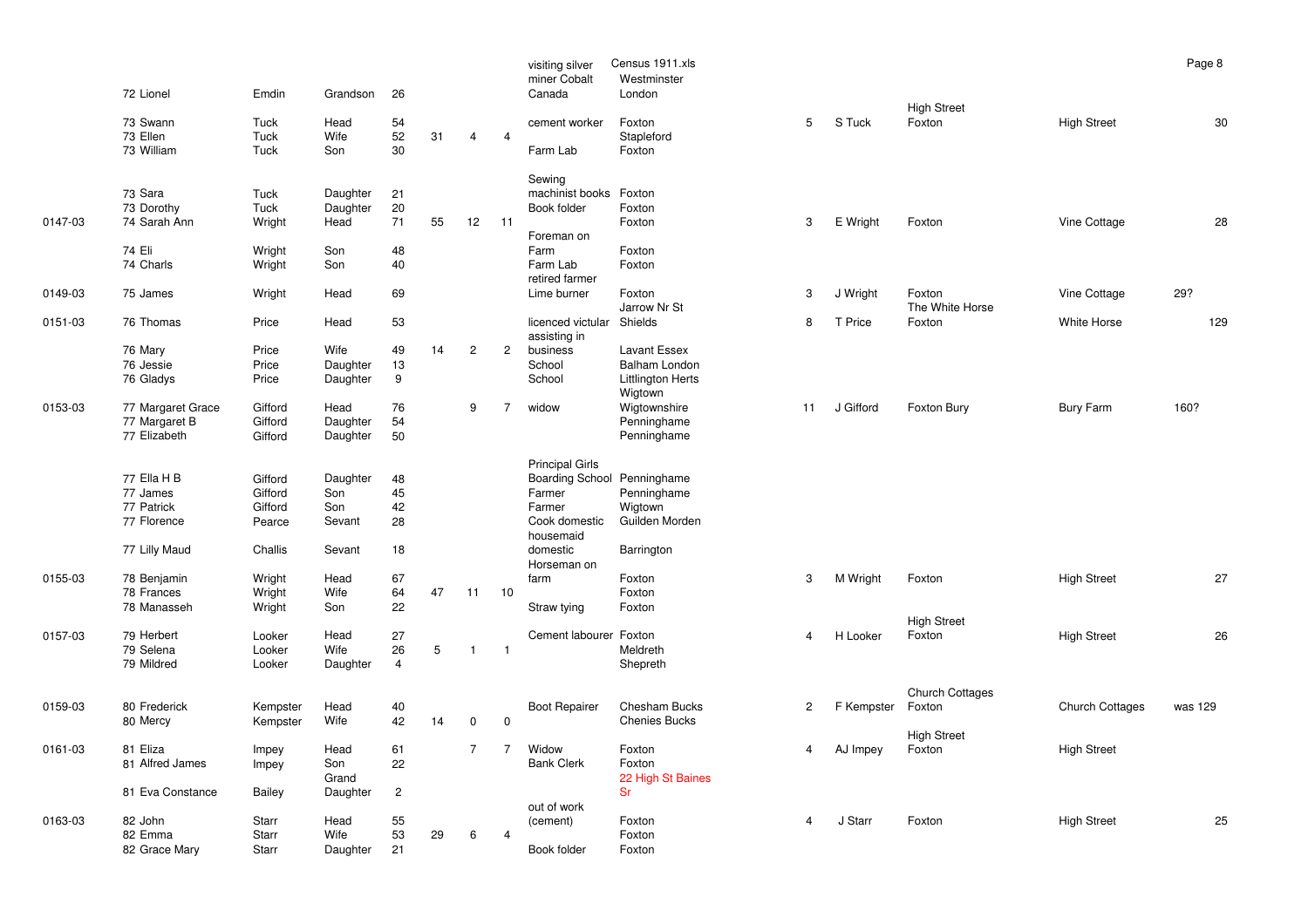|         | 82 Beatrice Isabella<br>82 Horace Charles | <b>Starr</b><br>Starr      | Daughter<br>Son      | 18<br>16       |                |                |                | Book folder<br>Farm Lab<br>Horseman on      | Cproston1911.xls<br>Foxton                                        |      |                |                     |                             |                       | Page 9 |
|---------|-------------------------------------------|----------------------------|----------------------|----------------|----------------|----------------|----------------|---------------------------------------------|-------------------------------------------------------------------|------|----------------|---------------------|-----------------------------|-----------------------|--------|
| 0165-03 | 83 Harry<br>83 Elizabeth<br>83 Arthur     | Rayner<br>Rayner<br>Rayner | Head<br>Wife<br>Son  | 43<br>39<br>12 | 13             | 3              | 3              | farm<br>School                              | Foxton<br>Shepreth<br>Foxton                                      |      | $\overline{4}$ | H Rayner            | Foxton                      | <b>High Street</b>    | 24     |
|         | 83 Lilian<br>83 Maud                      | Rayner<br>Rayner           | Daughter<br>Daughter | 11<br>5        |                |                |                | School<br>Railway                           | Foxton<br>Foxton                                                  |      |                |                     |                             |                       |        |
| 0167-03 | 84 Ernest<br>84 Fred                      | Funston<br>Funston         | Head<br>Son          | 35<br>11       |                |                |                | Signalman<br>School<br>sub post             | <b>Ordsall Notts</b><br><b>Carlton Notts</b><br>Creech St Michael |      | 5              | E Funston           | Foxton<br>Post Office       | <b>High Street</b>    | 35     |
| 0169-03 | 85 Mary<br>85 Annie                       | Hedger<br>Sharpe           | Head<br>Neice        | 66<br>19       |                | 4              | 3              | mistress<br>Telegraphist<br>Clergyman Est   | Somerset<br>Paignton Devon                                        |      | 6              | M Hedger            | Foxton                      | Post Office           | 142    |
| 0171-03 | 86 Courteney Baldwin                      | Jennings                   | Head                 | 50             |                |                |                | Church                                      | Hackney London                                                    |      | 12             |                     | CB Jennings Foxton Vicarage | St Laurences Vicarage | 10     |
|         | 86 Emma<br>86 Kathleen Elizabeth          | Jennings<br>Jennings       | Wife<br>Daughter     | 53<br>15       | 20             | $\overline{4}$ | $\overline{4}$ | Student                                     | St Pancras London<br>Hose Leics                                   |      |                |                     |                             |                       |        |
|         | 86 William Sullis                         | Jennings                   | Son                  | 12             |                |                |                | Student                                     | Hose Leics                                                        |      |                |                     |                             |                       |        |
|         | 86 Agnes Eliza                            | Reed                       | Servant              | 17             |                |                |                | Housemaid<br>Poultry & Fruit<br>Grower late | Whiechapel London                                                 |      |                |                     | Alberta Cottage             |                       |        |
| 0173-03 | 87 George<br>87 Emma                      | Hickman<br>Hickman         | Head<br>Wife         | 65<br>66       | 37             | $\overline{7}$ | $\overline{7}$ | nurseryman                                  | Caxton?<br>Stow cum Quy<br>Coopal Beds                            |      | 8              | G Hickman           | Foxton                      | Alberta Cottage       | 167    |
|         | 87 Annie Elizabeth                        | Hickman                    | Daughter<br>Wifes    | 35             |                |                |                | Dressmaker<br>retired Lady's                | (Cople?)                                                          |      |                |                     |                             |                       |        |
|         | 87 Elizabeth Ashman<br>87 Mary Kate       | Muggleton<br>Richman       | sister<br>Visitor    | 64<br>39       |                |                |                | maid<br>Dressmaker                          | Stow cum Quy<br><b>Wanstead Essex</b>                             |      |                |                     | Onions Farm                 |                       |        |
| 0175-03 | 88 John<br>88 Jane                        | Newman<br>Newman           | Head<br>Wife         | 68<br>60       | $\overline{7}$ | $\mathbf 0$    | $\mathbf 0$    | Farmer                                      | Foxton<br><b>Feltwell Norfolk</b>                                 |      | 4              | J Newman            | Foxton                      | Onions Farm           | 56     |
| 0177-03 | 89 Josiah                                 | <b>Barnes</b>              | Head                 | 70             |                |                |                | Farm Lab                                    | Foxton                                                            |      | 4              | opp Vicarage Foxton |                             | Onions Farm           |        |
|         | 89 Sarah                                  | <b>Barnes</b>              | Wife                 | 69             | 50             | 11             | 10             |                                             |                                                                   |      |                |                     |                             |                       |        |
|         | 89 John Basnet                            | <b>Barnes</b>              | Son                  | 22             |                |                |                | Farm Lab                                    | Cambridge                                                         |      |                |                     |                             |                       |        |
|         | 89 Edith May                              | <b>Barnes</b>              | Daughter             | 23             |                |                |                | Dressmaker<br>Agricultural                  | Cambridge                                                         |      |                |                     |                             |                       |        |
| 0179-03 | 90 Charles                                | Impey                      | Head                 | 57             |                |                |                | Labourer                                    | Foxton                                                            |      | 4              | C Impey             | Foxton                      | Mortimers Lane        | 18     |
|         | 90 Hannah                                 | Impey                      | Wife                 | 49             | 24             | 8              | 8              | Mechanic                                    | <b>Littlebury Essex</b>                                           |      |                |                     |                             |                       |        |
|         | 90 Reginald                               | Impey                      | Son                  | 17             |                |                |                | bicycles<br>Page Boy                        | Foxton                                                            |      |                |                     |                             |                       |        |
|         | 90 Henry W                                | Impey                      | Son                  | 15             |                |                |                | unemployed                                  | Foxton                                                            |      |                |                     |                             |                       |        |
|         | 90 Dorothea G                             | Impey                      | Daughter             | 12             |                |                |                | School                                      | Foxton                                                            |      |                |                     |                             |                       |        |
|         | 90 Alice Beatrice                         | Impey                      | Daughter             | 9              |                |                |                | School                                      | Foxton                                                            |      |                |                     |                             |                       |        |
|         | 90 Bertram                                | Impey                      | Son                  | $\overline{7}$ |                |                |                | School                                      | Foxton                                                            |      |                |                     |                             |                       |        |
| 0181-03 | 91 Walter                                 | Edwards                    | Head                 | 56             |                |                |                | Shepherd                                    | <b>Chiping Herts</b>                                              |      | $\overline{2}$ | W Edwards           | Foxton                      | Mortimers Lane        | 19     |
|         | 91 Elizabeth                              | Edwards                    | Wife                 | 46             | 11             | $\mathbf 0$    | $\mathbf 0$    |                                             | Barrington                                                        |      |                |                     |                             |                       |        |
| 0183-03 | 92 William                                | Newman                     | Head                 | 54             |                |                |                | Farm Lab                                    | Foxton                                                            | deaf | 4              | W Newman            | Foxton                      | Mortimers Lane        | 143?   |
|         | 92 Frances                                | Newman                     | Wife                 | 53             | 33             | 9              | 8              |                                             | Foxton                                                            |      |                |                     |                             |                       |        |
|         | 92 Violet<br>92 William                   | Newman                     | Daughter             | 23<br>20       |                |                |                | <b>Folder Printing</b>                      | Foxton                                                            |      |                |                     |                             |                       |        |
|         |                                           | Newman                     | Son                  |                |                |                |                | Farm Lab<br>Domestic                        | Foxton                                                            |      |                |                     |                             |                       |        |
|         | 92 Zillah                                 | Newman                     | Daughter             | 18             |                |                |                | Servant                                     | Foxton                                                            |      |                |                     |                             |                       |        |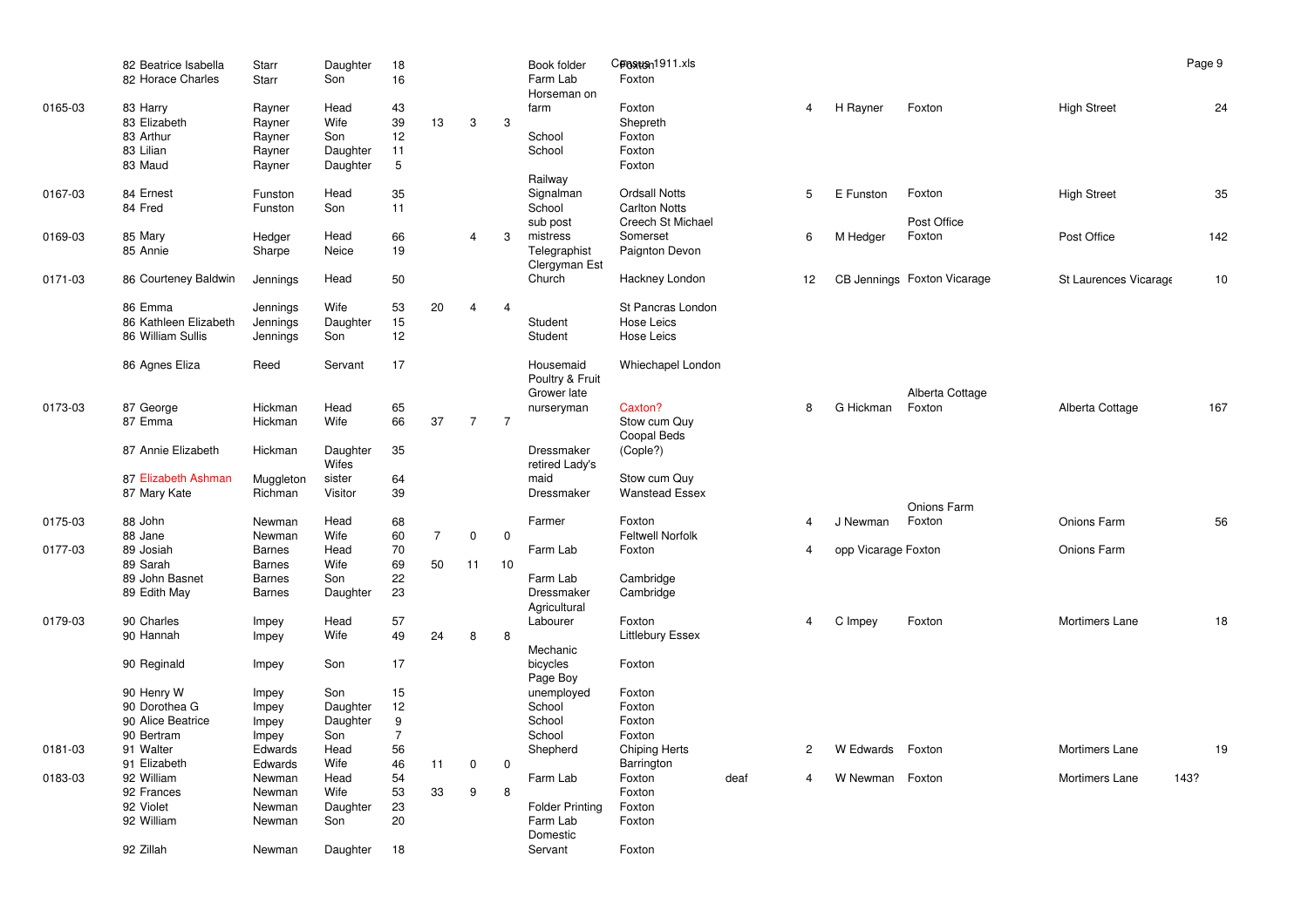|                    | 92 Nelley                                                                                            | Newman                                                  | Daughter                                                      | 15                                 |    |                |                | Domestic<br>Servant                            | Census 1911.xls<br>Foxton                                                |             |                                |                               |                                 |                                          | Page 10  |
|--------------------|------------------------------------------------------------------------------------------------------|---------------------------------------------------------|---------------------------------------------------------------|------------------------------------|----|----------------|----------------|------------------------------------------------|--------------------------------------------------------------------------|-------------|--------------------------------|-------------------------------|---------------------------------|------------------------------------------|----------|
|                    | 92 Annie                                                                                             | Newman                                                  | Daughter                                                      | 12                                 |    |                |                | School                                         | Foxton                                                                   |             |                                |                               |                                 |                                          |          |
| 0185-03            | 93 Frederick T<br>93 Rosa M<br>93 Horace F<br>93 Constance E<br>93 Emma M                            | Impey<br>Impey<br>Impey<br>Impey<br>Impey               | Head<br>Wife<br>Son<br>Daughter<br>Daughter                   | 40<br>38<br>12<br>10<br>9          | 13 | 5              | $\overline{4}$ | Farm Foreman<br>School<br>School<br>School     | Harston<br>Foxton<br>Foxton<br>Foxton<br>Foxton                          |             | $\overline{4}$                 | FT Impey                      | Mortimers Lane<br>Foxton        | Mortimers Lane                           | 21       |
| 0187-03            | 93 Stanley T<br>94 Benjamin Fielder<br>94 Bridgett<br>94 Rose Mary<br>94 Myrtle Kate<br>94 Frederick | Impey<br>Coxall<br>Coxall<br>Coxall<br>Coxall<br>Coxall | Son<br>Head<br>Wife<br>Daughter<br>Daughter<br><b>Brother</b> | 3<br>60<br>65<br>25<br>23<br>81    | 25 | 3              | $\mathbf{2}$   | Farming<br>retired Farmer                      | Foxton<br>Wicken Cambs<br>Waterbeach<br>Kirtling<br>Foxton<br>Horningsea |             | 9                              | <b>BF Coxall</b>              | Foxton                          | <b>Mortimers Lane</b>                    | 103      |
| 0189-03            | 95 Frederick John<br>95 Elizabeth Ann                                                                | <b>Matthews</b><br>Matthews                             | Head<br>Wife                                                  | 38<br>37                           | 15 | $\mathbf 0$    | 0              | Farmer<br>Dressmaker                           | Foxton<br>Barrington                                                     |             | $\overline{7}$                 | <b>FJ Matthews Foxton</b>     | <b>West View</b>                | <b>West View</b>                         | 76       |
|                    |                                                                                                      |                                                         |                                                               |                                    |    |                |                | Charwoman field                                |                                                                          |             |                                |                               |                                 |                                          |          |
| 0191-03<br>0193-03 | 96 Mary Ann<br>97 Eliza                                                                              | Barnes<br><b>Barnes</b>                                 | Head<br>Head                                                  | 61<br>66                           | 18 | $\mathbf 0$    | $\mathbf 0$    | worker widow<br>widow                          | Shepreth<br>Foxton                                                       | partly deaf | $\overline{c}$<br>$\mathbf{2}$ | <b>MA Barnes</b><br>E Funston | Foxton<br>Foxton<br>Barons Farm | <b>High Street</b><br><b>High Street</b> | 23<br>22 |
| 0195-03            | 98 Herbert George                                                                                    | Turner                                                  | Head                                                          | 47                                 |    |                |                | <b>Private Means</b>                           | Hackney London<br>High Wycombe                                           |             | $\mathsf{R}$                   | <b>HG Turner</b>              | Foxton                          | <b>Barons Farm</b>                       | 36       |
|                    | 98 Jane Eliza<br>98 Edward Louis                                                                     | Turner<br>Guimbal                                       | Wife<br>Visitor                                               | 50<br>16                           | 21 | $\overline{2}$ | $\overline{2}$ | Student<br>Corrector of the                    | <b>Bucks</b><br>Paris                                                    |             |                                |                               |                                 |                                          |          |
|                    | 98 John Cyril                                                                                        | Weale                                                   | Boarder                                                       | 53                                 |    |                |                | Press & author<br><b>District Council</b>      | <b>Bruges Belgium</b>                                                    |             |                                |                               |                                 |                                          |          |
| 0197-03            | 99 John<br>99 Charlotte<br>99 Phoebie                                                                | Worland<br>Worland<br>Davies                            | Head<br>Wife<br>Daughter                                      | 58<br>51<br>22                     | 30 | 10             | 8              | Roadman                                        | Foxton<br>Thriplow<br>Foxton                                             |             | 4                              | J Worland                     | Foxton                          | Heffers Lane                             | 70       |
| 0199-03            | 99 Ernest<br>100 Alfred<br>100 Sarah<br>100 Caroline                                                 | Worland<br>Newman<br>Newman<br>Newman                   | Son<br>Head<br>Wife<br>Daughter                               | 10<br>62<br>62<br>24               | 39 | 5              | $\overline{4}$ | School<br><b>Blind Tea Agent</b><br>Bookfolder | Foxton<br>Foxton<br>Foxton<br>Foxton                                     |             | 3                              | C Newman                      | Foxton                          | Heffers Lane                             | 69       |
| 0201-03            | 101 George<br>101 Sarah                                                                              | Neaves<br>Neaves                                        | Head<br>Wife                                                  | 68<br>69                           | 35 | 3              | 3              | Farm Lab                                       | Barrington<br>Barrington                                                 |             | 3                              | E Funston                     | Foxton                          | Heffers Lane                             | 71       |
| 0203-03            | 102 George<br>102 Martha<br>102 Rose Mary May                                                        | Warren<br>Warren<br>Warren                              | Head<br>Wife<br>Daughter                                      | 39<br>36<br>10                     | 11 | 3              | $\overline{2}$ | Stockman on<br>farm<br>school                  | Fowlmere<br>West London<br>Foxton                                        |             | 3                              | G Warren                      | Heffers Lane<br>Foxton          | <b>Heffers Lane</b>                      | 144      |
|                    | 102 George Edward                                                                                    | Warren                                                  | Son                                                           | 6                                  |    |                |                | school                                         | Foxton                                                                   |             |                                |                               | Fletchers                       |                                          |          |
| 0205-03            | 103 Joseph<br>103 Ellen<br>103 Doris Gladys<br>103 Frederick John                                    | Worland<br>Worland<br>Worland<br>Worland                | Head<br>Wife<br>Daughter<br>Son                               | 49<br>44<br>11<br>10 <sup>10</sup> | 12 | 3              | $\overline{2}$ | Farm Lab<br>School<br>School                   | Foxton<br>Foxton<br>Foxton<br>Foxton<br>Camben Town                      |             | 3                              | E Worland                     | Cottage Foxton                  | Fowlmere Road                            | 131?     |
| 207-03             | 104 Fredrick<br>104 Alice<br>104 Daisy                                                               | Newling<br>Newling<br>Newling                           | Head<br>Wife<br>Daughter                                      | 31<br>29<br>$\overline{7}$         | 9  | $\mathbf{1}$   | $\overline{1}$ | Cement labourer London<br>School               | Foxton<br>Foxton                                                         |             | 3                              | F Newling                     | Foxton                          | Fowlmere Road                            | 132      |
| 209-03             | 105 Susan                                                                                            | Impey                                                   | Head                                                          | 58                                 |    |                |                | Retired<br>housekeeper                         | Foxton                                                                   |             | 3                              | S Impey                       | Fowlmere road<br>Foxton         | Fowlmere Road                            | 133      |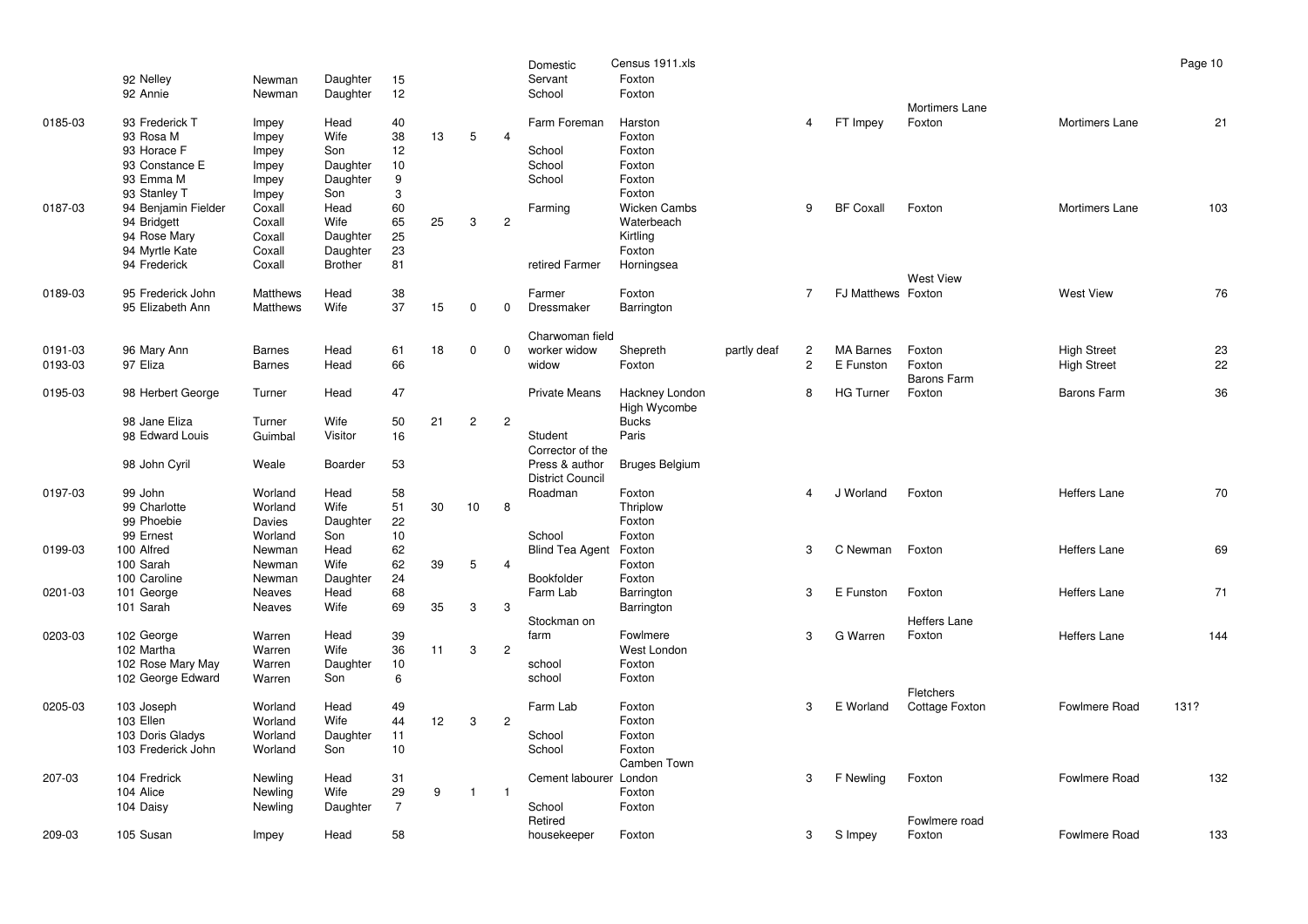|        |                               |                  |                 |                  |    |                |                | Platelayer              | Census 1911.xls                                    |                |                   | Foulmere Road |               | Page 11 |
|--------|-------------------------------|------------------|-----------------|------------------|----|----------------|----------------|-------------------------|----------------------------------------------------|----------------|-------------------|---------------|---------------|---------|
| 211-03 | 106 Charles                   | Mead             | Head            | 37               |    |                |                | railway                 | Foxton                                             | 4              | C Mead            | Foxton        | Fowlmere Road | 134     |
|        | 106 Minnie                    | Mead             | Wife            | 35               | 12 | $\mathbf{2}$   | $\overline{1}$ |                         | Foxton                                             |                |                   |               |               |         |
|        | 106 Ruby                      | Mead             | Daughter        | $\overline{2}$   |    |                |                |                         | Foxton                                             |                |                   |               |               |         |
|        |                               |                  |                 |                  |    |                |                |                         |                                                    |                |                   | Fowlmere Rd   |               |         |
| 213-03 | 107 Ernest                    | Impey            | Head            | 38               |    |                |                | Farm Lab                | Foxton                                             | $\overline{4}$ | E Impey           | Foxton        | Fowlmere Road | 135     |
|        | 107 Susan                     | Impey            | Wife            | 43               | 10 | 4              | 3              |                         | Foxton                                             |                |                   |               |               |         |
|        | 107 Henry George              | Impey            | Son             | 9                |    |                |                | School                  | Foxton                                             |                |                   |               |               |         |
|        | 107 Gladys Florence           | Impey            | Daughter        | 8                |    |                |                | School                  | Foxton                                             |                |                   |               |               |         |
|        | 107 Alfred Ernest             | Impey            | Son             | $\overline{4}$   |    |                |                |                         | Foxton                                             |                |                   |               |               |         |
|        |                               |                  |                 |                  |    |                |                | Platelayer              |                                                    |                |                   |               |               |         |
| 215-03 | 108 Elisha Cooper             | Wright           | Head            | 40               |    |                |                | railway                 | Foxton                                             | $\overline{4}$ | <b>EC Wright</b>  | Foxton        | Fowlmere Road | 68      |
|        | 108 Emily                     | Wright           | Wife            | 38               | 13 | 3              | 3              |                         | Foxton<br>Foxton                                   |                |                   |               |               |         |
|        | 108 Ada Magaret<br>108 George | Wright           | Daughter        | 13<br>12         |    |                |                | School                  | Foxton                                             |                |                   |               |               |         |
|        | 108 Alice May                 | Wright<br>Wright | Son<br>Daughter | $\overline{4}$   |    |                |                |                         | Foxton                                             |                |                   |               |               |         |
|        |                               |                  | Father in       |                  |    |                |                |                         |                                                    |                |                   |               |               |         |
|        | 108 Joseph                    | Wright           | law             | 85               |    |                |                | retired Shepherd Foxton |                                                    |                |                   |               |               |         |
|        |                               |                  |                 |                  |    |                |                |                         |                                                    |                |                   | Fowlmere Rd   |               |         |
| 217-03 | 109 Alfred                    | Worland          | Head            | 70               |    |                |                | Farm Lab                | Foxton                                             | 4              | A Worland         | Foxton        | Fowlmere Road | 67      |
|        | 109 Hannah                    | Worland          | Wife            | 69               | 49 | 6              | 6              |                         | Foxton                                             |                |                   |               |               |         |
|        | 109 Martha                    | Worland          | Daughter        | 47               |    |                |                | Charwoman               | Foxton                                             |                |                   |               |               |         |
|        |                               |                  |                 |                  |    |                |                | Platelayer              |                                                    |                |                   |               |               |         |
|        | 109 John                      | Worland          | Son             | 41               |    |                |                | railway                 | Foxton                                             |                |                   |               |               |         |
|        |                               |                  |                 |                  |    |                |                | General                 |                                                    |                |                   |               |               |         |
|        | 109 Henry James               | Worland          | Son             | 38               |    |                |                | Laborour                | Foxton                                             |                |                   |               |               |         |
|        |                               |                  |                 |                  |    |                |                | General                 |                                                    |                |                   | Fowlmere Rd   |               |         |
| 219-03 | 110 William                   | Haylock          | Head            | 47               |    |                |                | Laborour                | Foxton                                             | $\overline{4}$ | W Haylock         | Foxton        | Fowlmere Road | 64?     |
|        | 110 Rosetta                   | Haylock          | Wife            | 45               | 15 | $\overline{7}$ | $\overline{4}$ |                         | <b>Isslington London</b>                           |                |                   |               |               |         |
|        |                               |                  | StepDaug        |                  |    |                |                |                         |                                                    |                |                   |               |               |         |
|        | 110 Lilian                    | Haylock          | hter            | 20               |    |                |                |                         | Tottenham London Paralysed                         |                |                   |               |               |         |
|        | 110 Mary                      | Haylock          | Daughter        | 13               |    |                |                |                         | <b>Tottenham London</b>                            |                |                   |               |               |         |
|        | 110 William<br>110 Rosetta    | Haylock          | Son<br>Daughter | 12<br>6          |    |                |                | School<br>School        | <b>Tottenham London</b><br><b>Tottenham London</b> |                |                   |               |               |         |
|        |                               | Haylock          |                 |                  |    |                |                |                         |                                                    |                |                   | Primrose Hill |               |         |
| 221-03 | 111 William Joshua            | Brand            | Head            | 53               |    |                |                | Fard Yardman            | Foxton                                             | 4              | <b>WJ Brand</b>   | Foxton        | Fowlmere Road | 66      |
|        | 111 Agnes                     | Brand            | Wife            | 53               | 29 | 6              | $\overline{4}$ |                         | Foxton                                             |                |                   |               |               |         |
|        |                               |                  |                 |                  |    |                |                |                         |                                                    |                |                   | Primrose Hill |               |         |
| 223-03 | 112 John                      | Barker           | Head            | 68               |    |                |                | Roadman RDC             | Fowlmere                                           | 4              | J Barker          | Foxton        | Fowlmere Road | 65      |
|        | 112 Mary Anne                 | Barker           | Wife            | 67               | 44 | 4              | $\overline{4}$ |                         | Haslingfield                                       |                |                   |               |               |         |
| 225-03 | 113 Charles                   | Pink             | Head            | 66               |    |                |                | Carpenter               | Foxton                                             | 4              | C Pink            | Foxton        | Fowlmere Road | 63      |
|        | 113 Ann                       | Moss             | Sister          | 75               |    |                |                | Housekeeper             | Foxton                                             |                |                   |               |               |         |
|        |                               |                  |                 |                  |    |                |                |                         |                                                    |                |                   |               |               |         |
| 227-03 | 114 John                      | Wright           | Head            | 73               |    |                |                | retired Farm Lab Foxton |                                                    | $\overline{2}$ | J Wright          | Foxton        | Fowlmere Road | 62      |
|        | 114 Elizabeth                 | Wright           | Wife            | 78               | 51 | 6              | $\overline{4}$ |                         | <b>Little Shelford</b>                             |                |                   |               |               |         |
|        |                               |                  |                 |                  |    |                |                | Platelayer              |                                                    |                |                   | Fowlmere Road |               |         |
| 229-03 | 115 Francis                   | Langford         | Head            | 38               |    |                |                | railway                 | Yaxley                                             | 4              | F Langford        | Foxton        | Fowlmere Road | 136     |
|        | 115 Florence Mary             | Langford         | Wife            | 35               | 5  | $\mathbf{2}$   | $\overline{c}$ |                         | Foxton                                             |                |                   |               |               |         |
|        | 115 Gladys Irene              | Langford         | Daughter        | 3                |    |                |                |                         | Foxton                                             |                |                   |               |               |         |
|        | 115 Winifred Alice            | Langford         | Daughter        | 10 <sub>mo</sub> |    |                |                |                         | Foxton                                             |                |                   | Fowlmere Road |               |         |
| 231-03 | 116 Fredrick W                | <b>Willers</b>   | Head            | 35               |    |                |                | Carpenter               | Harston                                            | 4              | <b>FW Willers</b> | Foxton        | Fowlmere Road | 137     |
|        | 116 Lily                      | Willers          | Wife            | 35               | 10 | $\mathbf{1}$   | $\overline{1}$ |                         | Chiswick London                                    |                |                   |               |               |         |
|        | 116 Frank Edward              | Willers          | Son             | 9                |    |                |                |                         | Chiswick London                                    |                |                   |               |               |         |
|        |                               |                  |                 |                  |    |                |                | Printers                |                                                    |                |                   |               |               |         |
|        | 116 Edwin                     | Yerbury          | Boarder         | 35               |    |                |                | Compositor              | <b>Frome Somerset</b>                              |                |                   |               |               |         |
|        |                               |                  |                 |                  |    |                |                |                         |                                                    |                |                   |               |               |         |